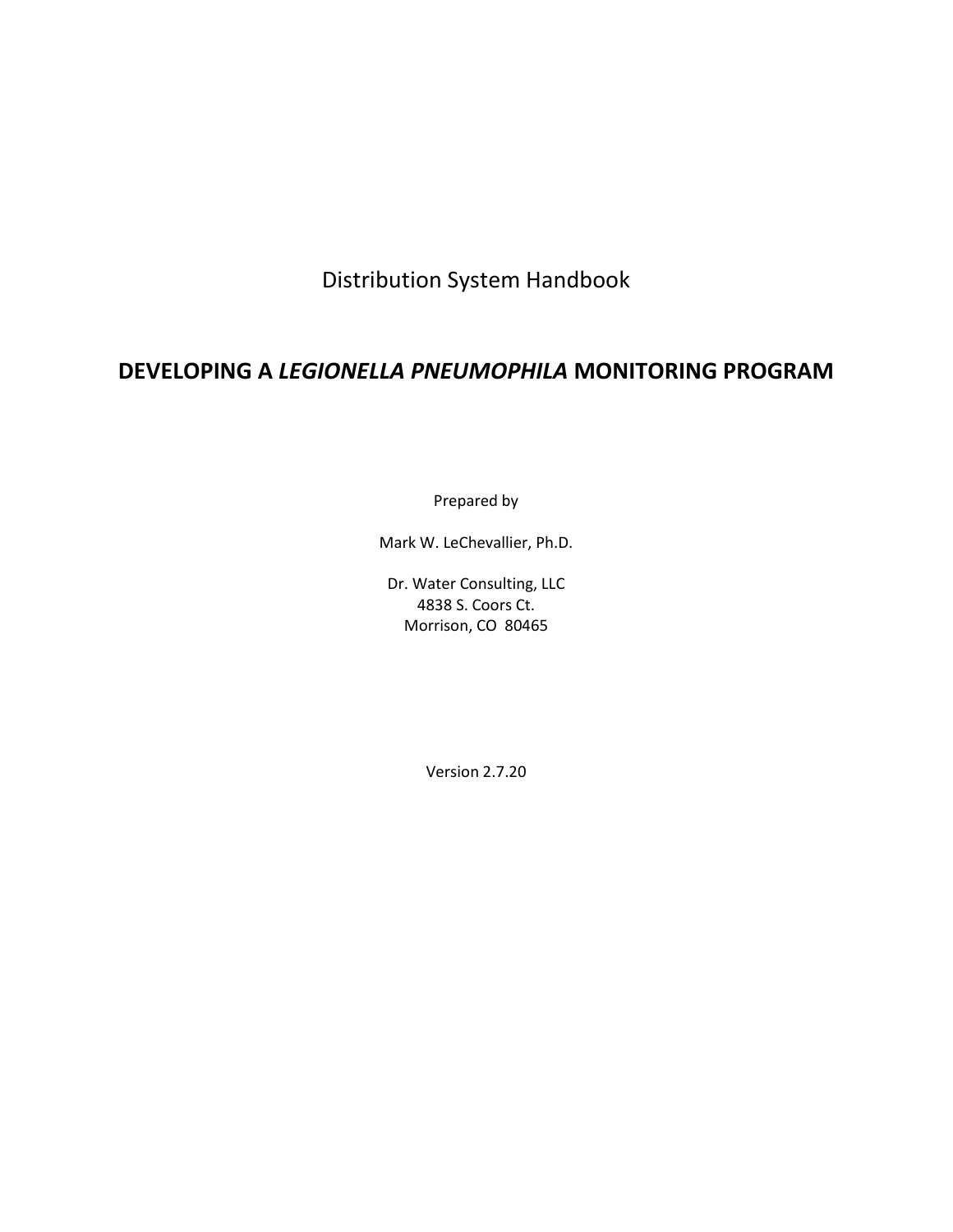Support for the Handbook provided by

IDEXX Laboratories One IDEXX Drive Westbrook, Maine 04092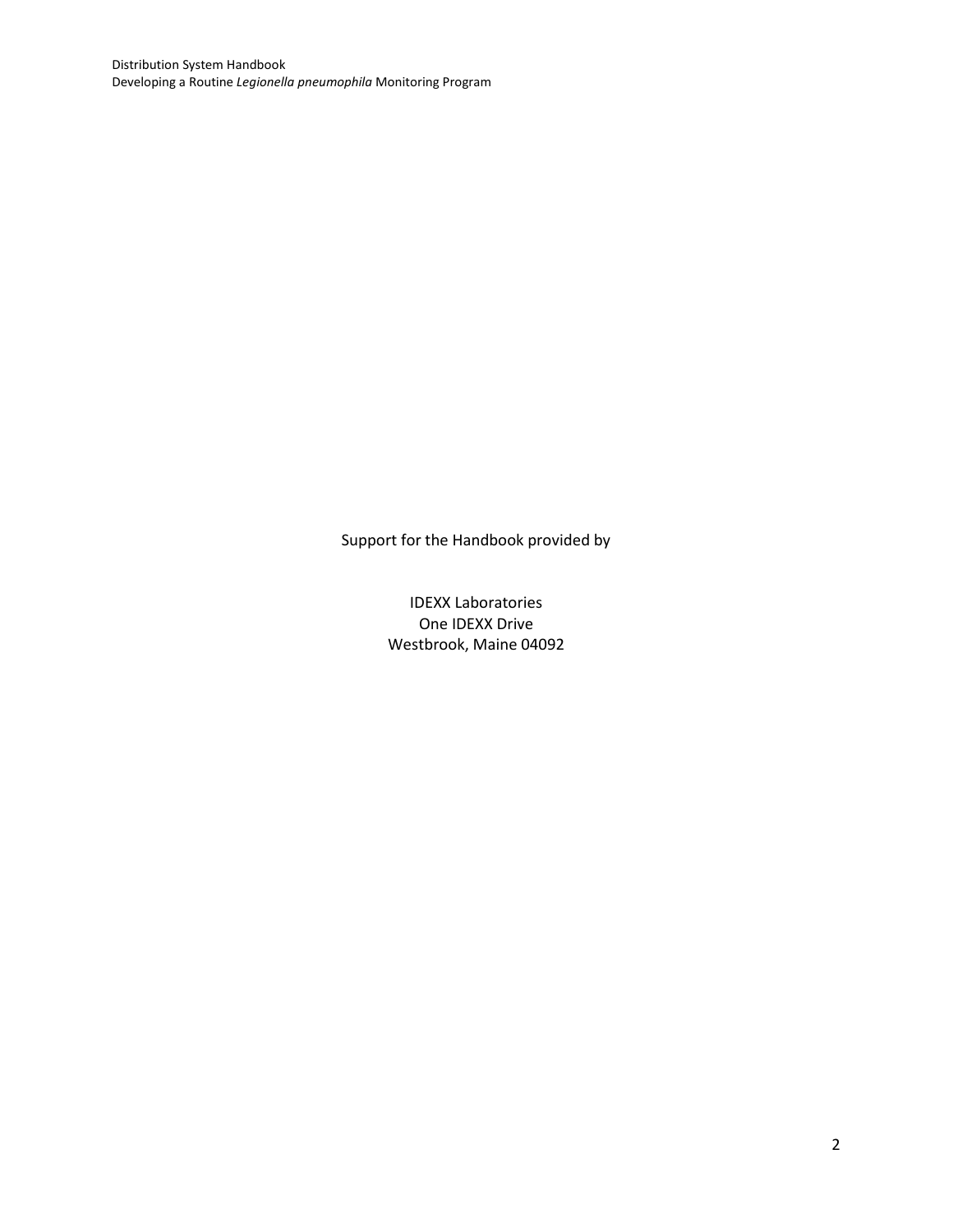### **TABLE OF CONTENTS**

| Determine the Legionella pneumophila Monitoring Program Objectives  6                     |
|-------------------------------------------------------------------------------------------|
| Identify the Legionella pneumophila Monitoring Team and begin to educate key stakeholders |
|                                                                                           |
|                                                                                           |
|                                                                                           |
|                                                                                           |
| Document process for updating the L. pneumophila Monitoring Program 35                    |
|                                                                                           |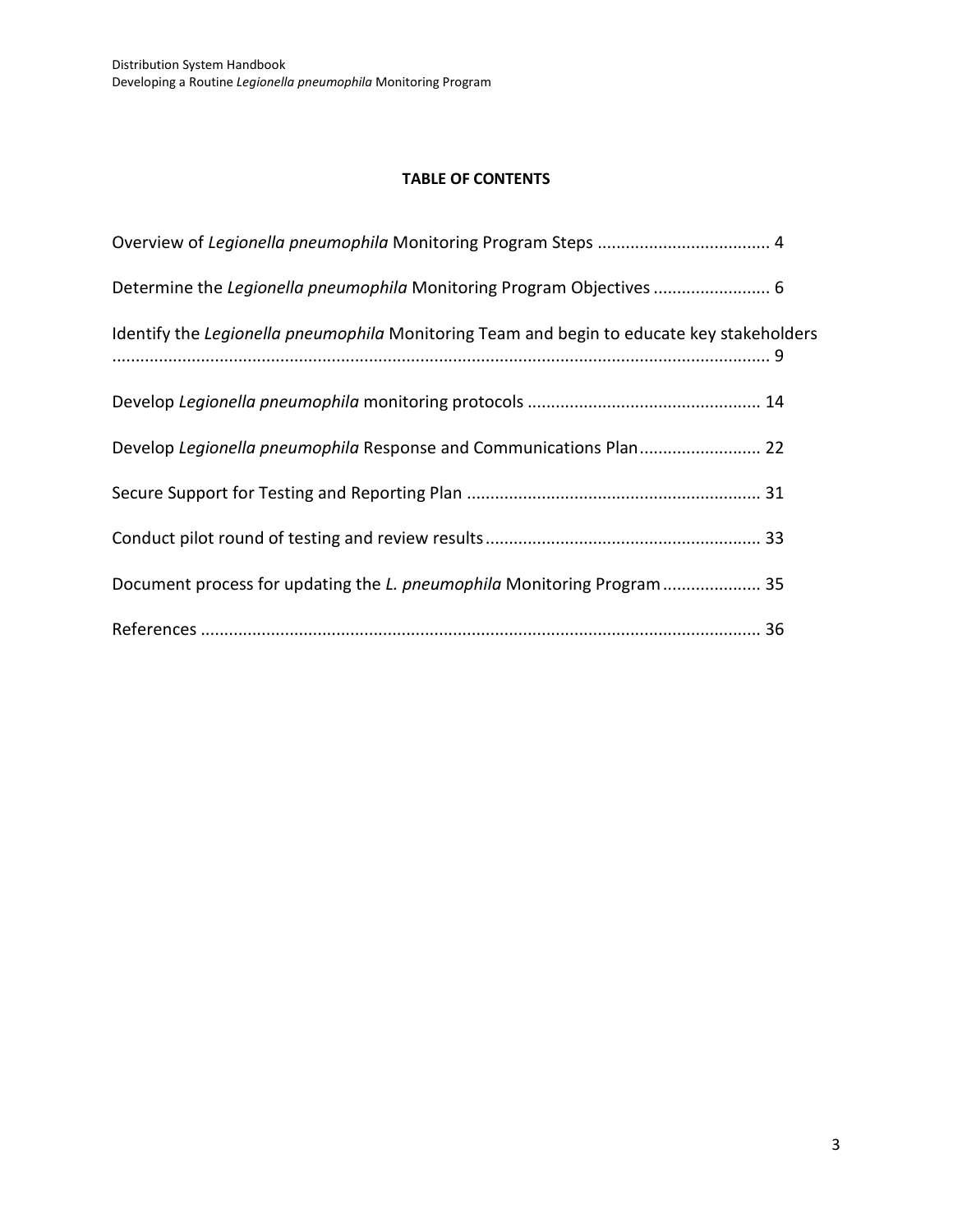## **DEVELOPING A ROUTINE** *LEGIONELLA PNEUMOPHILA* **MONITORING PROGRAM OVERVIEW OF STEPS**

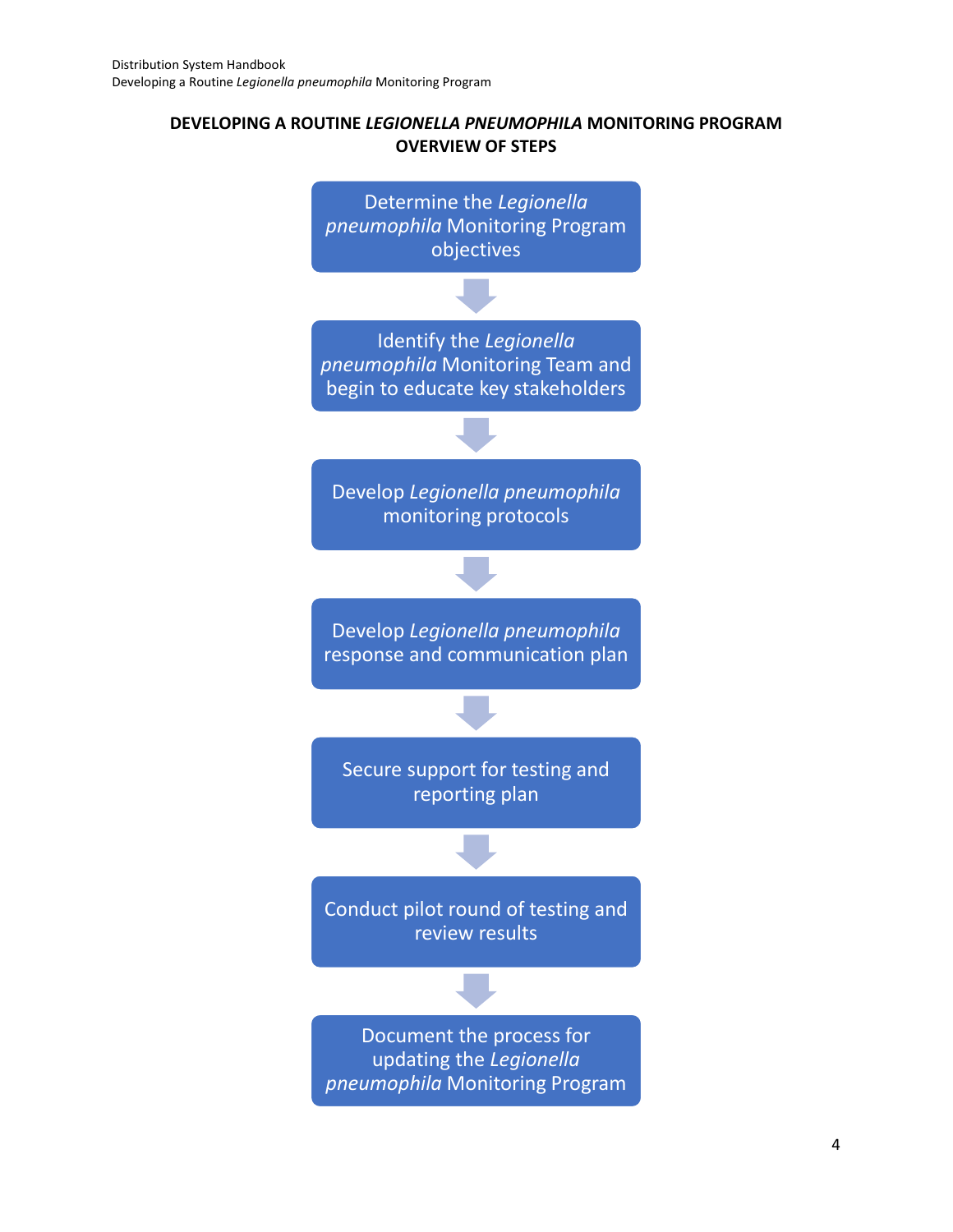## **Step by Step Checklist**

- 1. Determine the *Legionella pneumophila* Monitoring Program objectives
- 2. Identify the *Legionella pneumophila* Monitoring Team and begin to educate key stakeholders
	- $\Box$  Identify key internal stakeholders
	- $\Box$  Identify key external stakeholders (public health, different city, county state, etc. regulators, businesses, media, key customers)
	- $\Box$  Begin to educate the community about facility owners' roles in reducing Legionnaires' disease risk
- 3. Develop *Legionella pneumophila* monitoring protocols
	- $\Box$  Determine sampling locations (TCR sites, reservoir/storage tank sites, other sampling sites: hospital, nursing home, senior community, municipal buildings)
	- $\Box$  Determine frequency of sampling (locations may vary month to month)
	- □ Select water quality data parameters (*L. pneumophila* and HPC, temperature, etc.)
	- $\Box$  Determine the responsibility for sample collection, delivery, and reporting
	- $\Box$  Conduct and document training and quality control activities
- 4. Develop *Legionella pneumophila* response and communication plan
	- Develop internal protocols for responding to *L. pneumophila* occurrence and concentration level
	- □ Develop an external communications plan for reporting *L. pneumophila* results
- 5. Secure support for testing and reporting plan
	- $\Box$  Review action limits and responses with the environmental/public health regulator
	- $\Box$  Review plans with key internal stakeholders
	- $\Box$  Engage other stakeholders on the monitoring and communications plans
- 6. Conduct pilot round of testing and review results
	- $\Box$  Conduct pilot round
	- □ Analyze results
	- $\Box$  Communicate findings
	- $\Box$  Make needed adjustments to control measures and/or plan
- 7. Document process for updating the *L. pneumophila* Monitoring Program, including
	- $\Box$  Updating distribution system information
	- $\Box$  Updating information on customer locations with potentially vulnerable populations
	- $\Box$  Deciding whether to incorporate testing results in the Consumer Confidence Report\*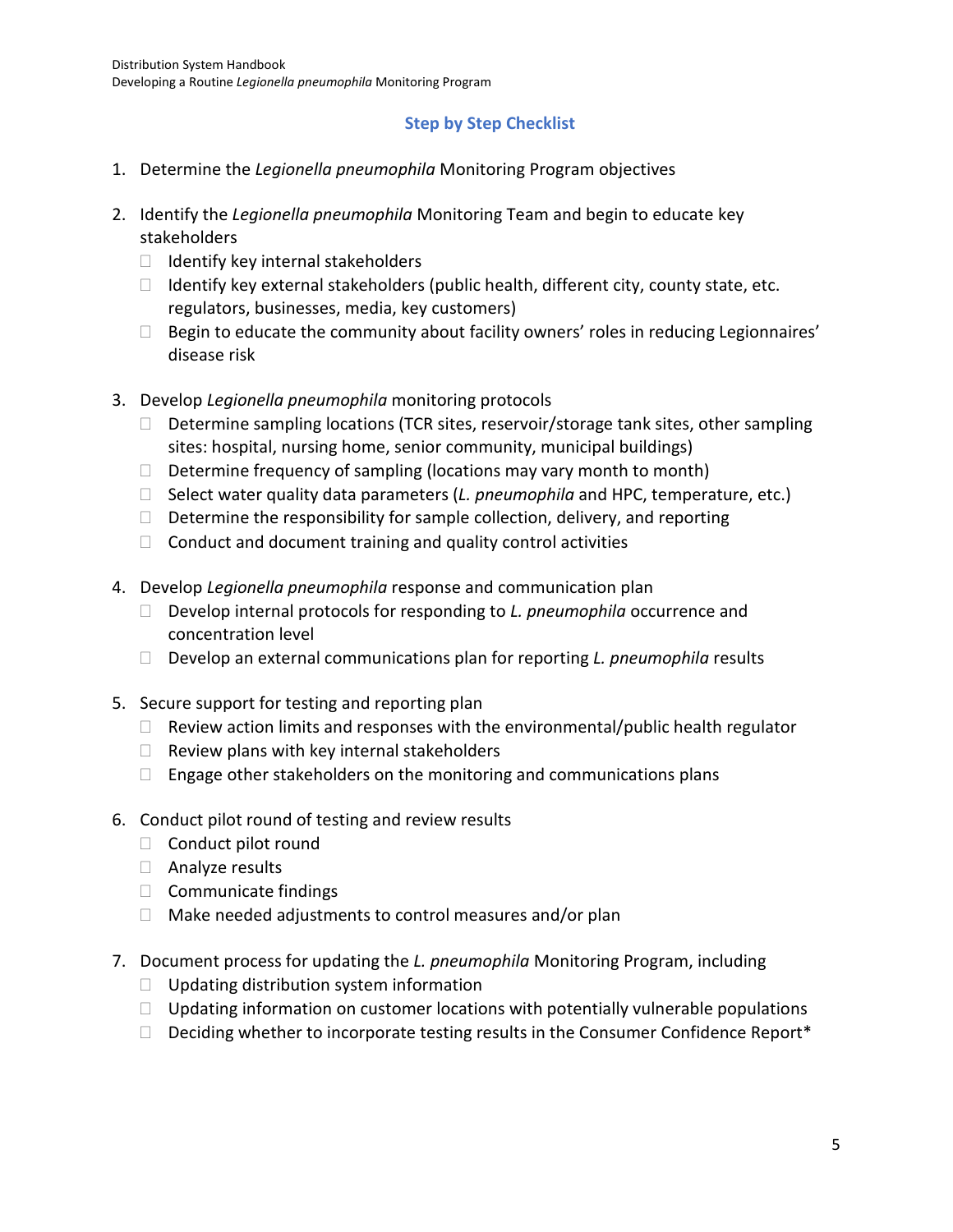### **DETERMINE THE** *LEGIONELLA PNEUMOPHILA* **MONITORING PROGRAM OBJECTIVES**

### **Background**

Clarity on the objectives of the *Legionella pneumophila* monitoring program is important so that a consistent message can be presented to all stakeholders. These objectives may be multiple and can have different aims. Given that issues with *Legionella* occur almost daily in hospitals, hotels, nursing homes, and other buildings across the US, it is prudent that water utilities proactively address issues in their distribution systems before problems happen in their customer's premises.

Some of the objectives of a *Legionella* monitoring could include:

 To understand the adequacy of existing treatment to control *Legionella* in the distribution system

Water utilities want to be confident that the water they serve meets or surpasses all state and federal standards. Monitoring for *Legionella* can give them the confidence that their treatment processes are adequately controlling this organism – even though routine testing is not specifically required by current regulation. If the organism is ever detected, the data can provide the information needed to improve treatment and operational processes.

To be able to better communicate with stakeholders on *Legionella* management

Hospitals and nursing homes should already have implemented processes to manage *Legionella*. Many hotels, commercial buildings, and apartments are also proactively taking measures to control *Legionella*. These customers look to water utilities as the authoritative source of information on water quality. Having a *Legionella* monitoring program would enable the utility to be better prepared to address their customers' questions.

□ To become familiar with methods for *Legionella* monitoring

In the past, analytical methods for *Legionella* monitoring required specialized training and techniques. With the development of the Legiolert<sup>TM</sup> assay, utilities have the opportunity to use the procedures that are very similar to the techniques they already use in their coliform/*E. coli* monitoring. A study of US water systems reported that utility analysts found the Legiolert test easy to learn and use (LeChevallier 2019a).

 $\Box$  To be proactive in advance of any future regulations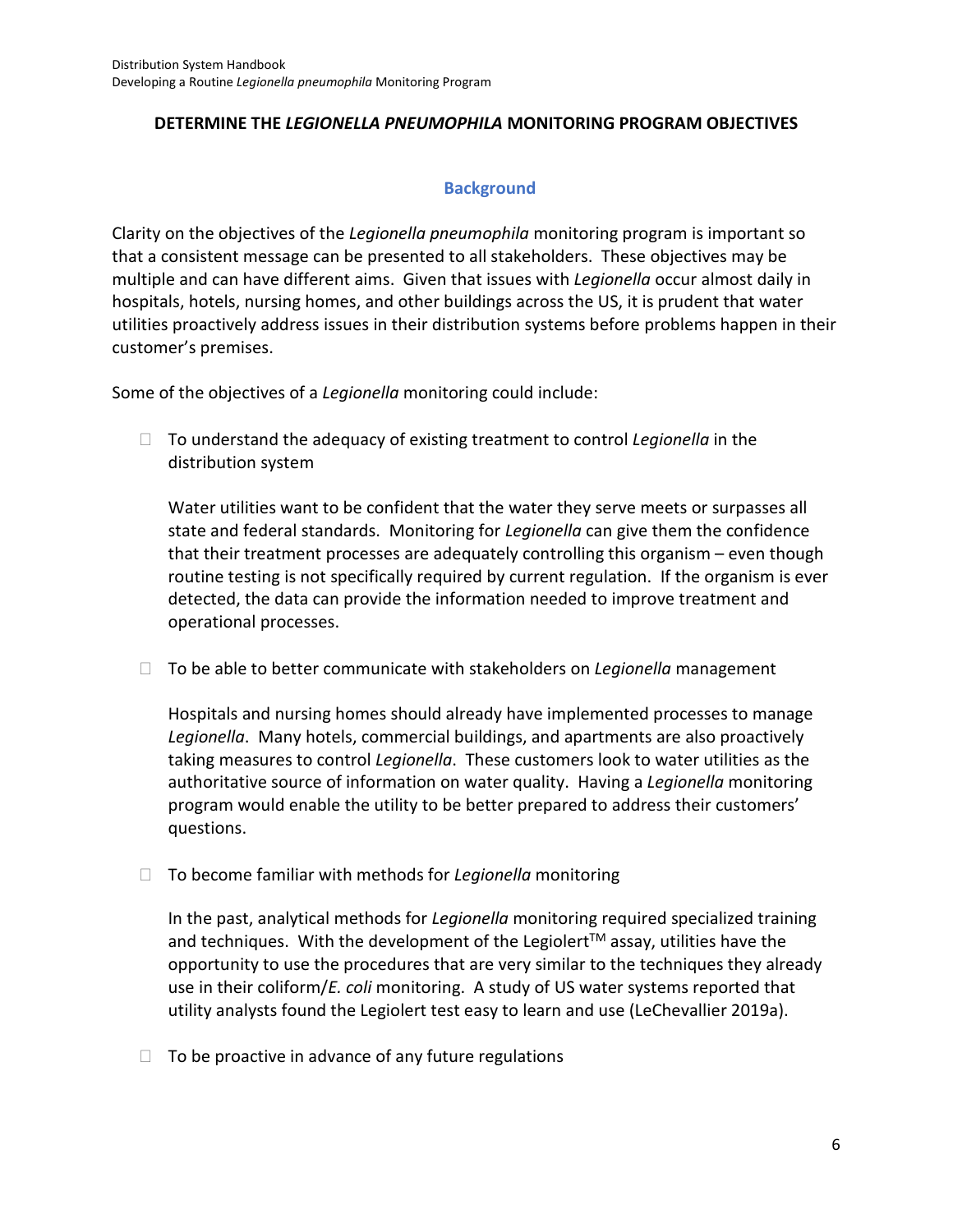The 1989 Surface Water Treatment Rule included filtration and maintenance of a disinfectant as a treatment technique to control *Legionella*. During the Six-Year Review of the rule, the EPA indicated that they were reviewing the microbial components of the rule, including the definition of a "detectable" residual in the distributions system as a way to better control pathogens including *Legionella*. It is not clear when or if EPA will enact such a regulation but implementing a monitoring program for *Legionella* will provide information on management options.

 $\Box$  To be consistent with internal water quality goals

Many water systems have their own internal water quality goals that set control limits for proper treatment and distribution system operations. These limits are often time more stringent than state or federal regulations. Monitoring for *Legionella* can provide a higher level of water quality assurance than existing bacteriological testing.

 $\Box$  Other – describe other objectives for the monitoring program.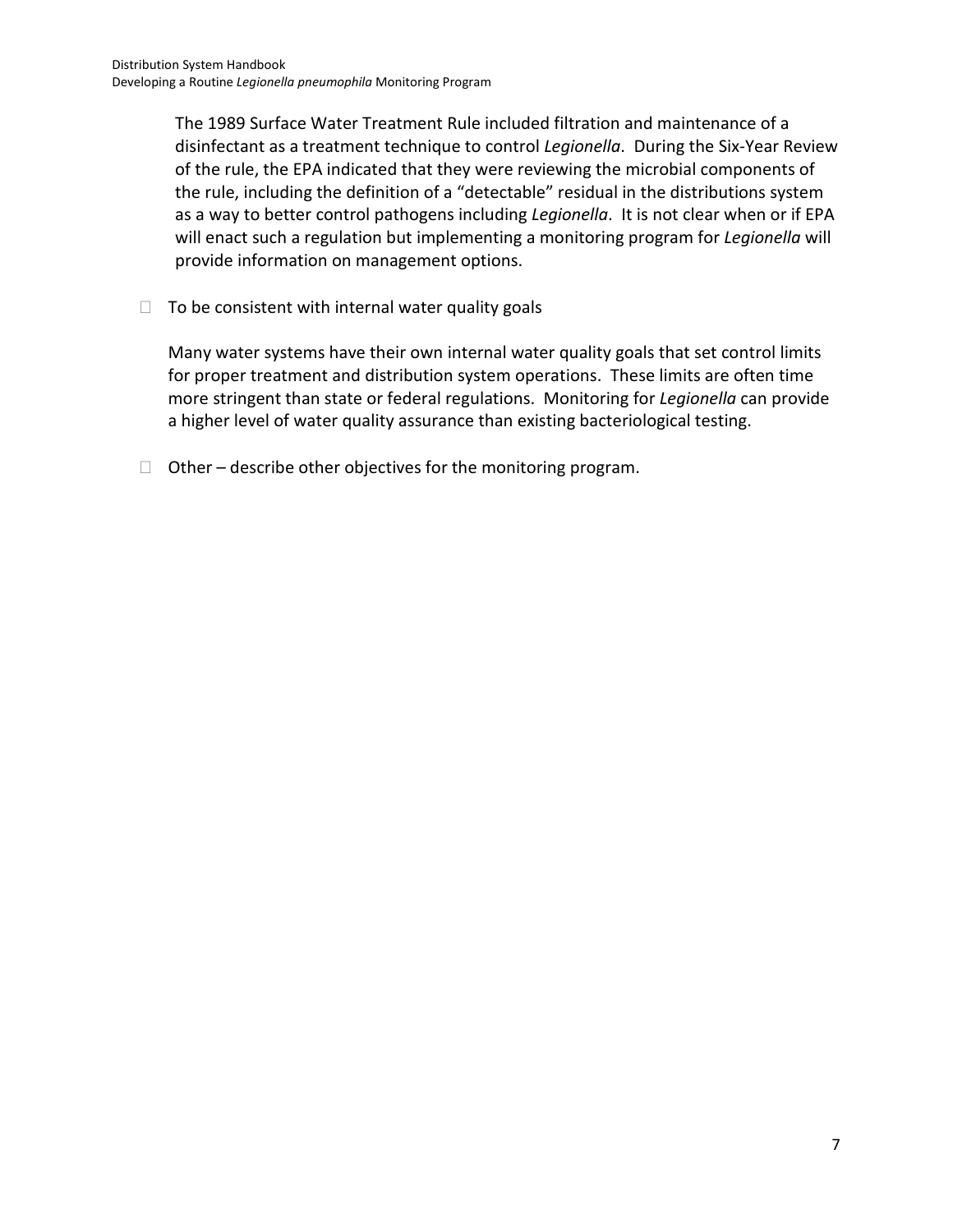### **WORKSHEET**

### **Document your primary objectives for the** *L. pneumophila* **Monitoring Program**

- To understand the adequacy of existing treatment to control *Legionella* in the distribution system
- To be able to better communicate with stakeholders on *Legionella* management
- To become familiar with methods for *Legionella* monitoring
- $\Box$  To be proactive in advance of any future regulations
- $\Box$  To be consistent with internal water quality goals
- Other:
- Other:
- Other: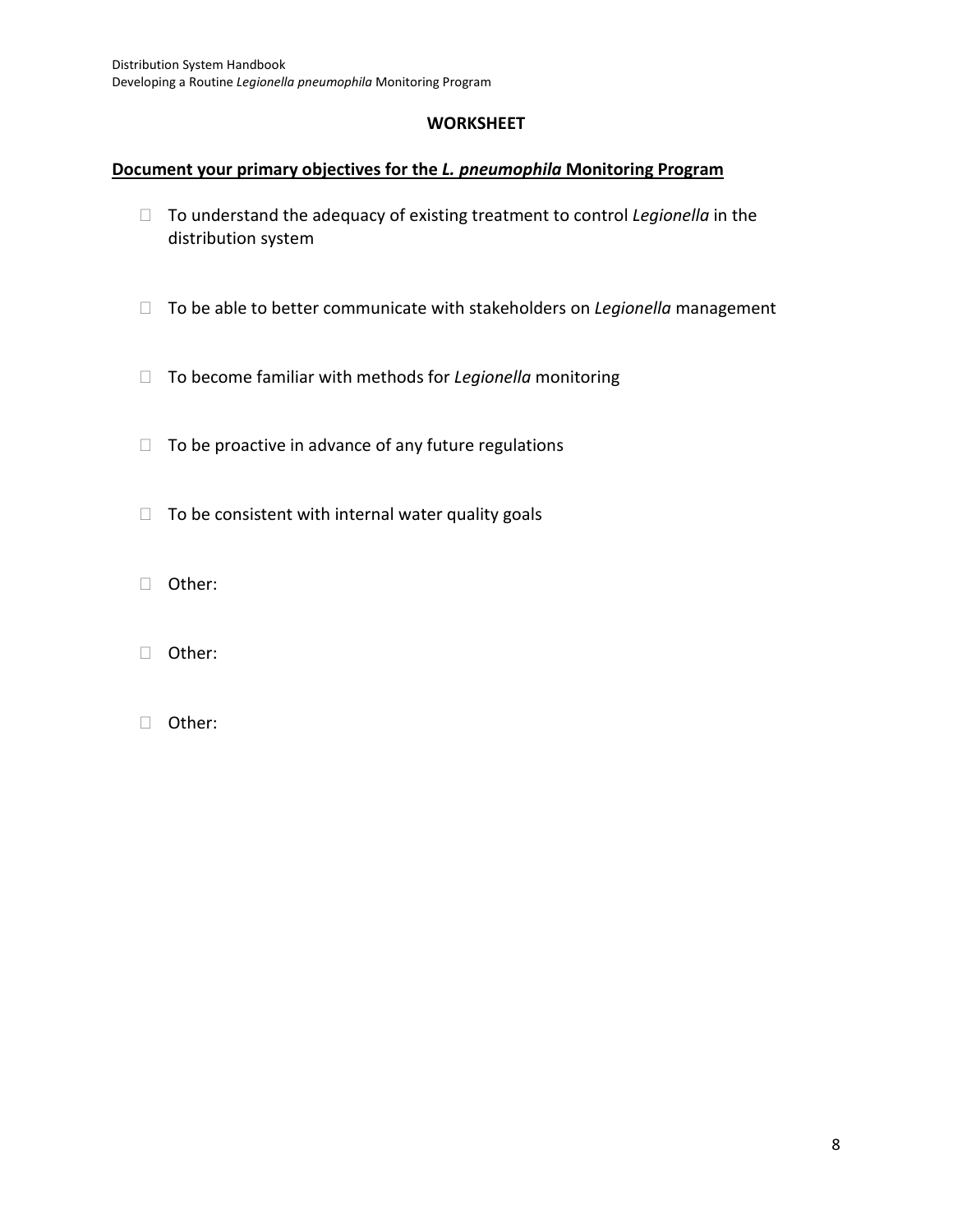### **IDENTIFY THE** *LEGIONELLA PNEUMOPHILA* **MONITORING TEAM AND KEY STAKEHOLDERS**

### **Background**

It's important that all the key stakeholders are aligned on the objectives and benefits of the testing program. Valid questions will arise and must be addressed. Below are some of the key stakeholders to consider when developing the monitoring program:

### **Identify Internal Stakeholders**

- **Senior management**. The commitment of senior management (CEO, General Manager, etc.) to the monitoring program is critical. They should see the program as best serving their customers interests and safety. Senior management should be able to articulate why monitoring for *L. pneumophila* is aligned with the mission and vision of the organization. Also, senior management should be aware of the potential capital and operational expenditures that could be necessary to the water system based on the results of the monitoring program.
- $\Box$  **Legal.** The potential for finding an opportunistic pathogen in the utility's water system will be a major concern for the legal department whose job it is to protect the utility from risk. However, not knowing about *L. pneumophila* risks has its own set of issues, particularly when simple methods are available and corrective actions can readily be implemented. Overall, the utility is better protected by identifying and dealing with risks than ignoring them. Legal will also want the environmental regulator and public health agencies aligned with the program and any corrective actions and communications agreed upon in advance.
- **Operations leads (Treatment, Distribution).** These might include treatment plant supervisors and network (distribution) supervisors. These groups should be aligned and prepared to make corrective actions if necessary. Maintenance of a disinfectant residual throughout the entire distribution system will be important for *L. pneumophila* control, so disinfectant residuals may need to be increased; turnover, mixing, and operations of storage facility might need to be altered, and increased corrosion control and flushing of the distribution system might be needed to improve the stability of the disinfectant residuals.
- **Communications**. Having effective communications before and during a *L. pneumophila* monitoring program is essential to the success of the effort. WRF Report #4664 can be an excellent resource as it has a number of prepared materials for various stakeholder groups and social media platforms. The report includes a template for website materials to educate various customer groups on the importance of facility owners reducing building water risk and can be expanded to explain how the utility is doing its part in conjunction with facility owners by setting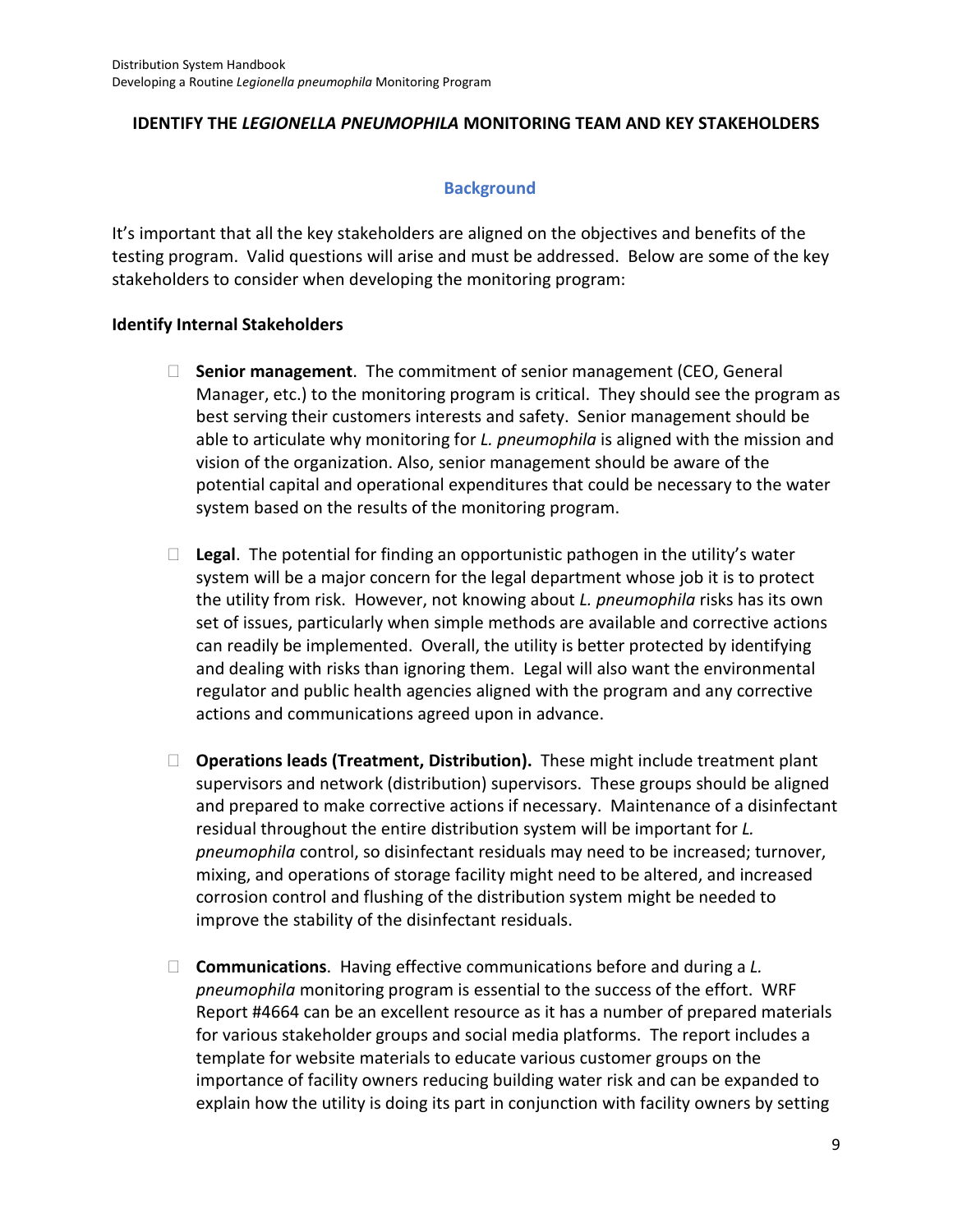up a proactive routine monitoring program to detect and respond to any water quality risks. Decisions will have to be made on how to communicate the results through the Consumer Confidence Reports, web or social media format, or directly to affected customers.

- **Engineering**. Engineering should be aware of the monitoring program because the results could require physical or design changes to improve mixing and turnover in storage facilities and/or cleaning, lining, or replacement of water mains that create excessive disinfectant decay. Hydraulic modeling could be useful in identifying areas in the distribution system with long detention times, stagnation and poor circulation.
- **Water Quality & Laboratory**. The laboratory is a key stakeholder in the *L. pneumophila* Monitoring Program as this group will need the resources to complete the analyses. The number of samples and frequency of monitoring can depend on the available laboratory capacity. Some utilities spread the monitoring out by conducting a few samples each week over a prolonged period, while others complete their monitoring with an intensive sampling program over a few weeks at regular intervals. More details on sampling program options is found in the "monitoring protocol" worksheet.
- **Human Resources**. It's a good idea to include HR since all employees should be aware of the objectives and results of the monitoring program. In some organizations this task might be handled by internal communications. Employees are the ambassadors of the utility to the community and should be conversant on monitoring efforts and the implications. Periodic updates to employees through normal organizational communications channels is recommended.

## **Identify External Stakeholders**

Coordination with internal stakeholders should probably precede outreach to some external stakeholders, but as mentioned above, final decisions will likely not be made until there is coordination between both internal and external groups. Some informal discussion with key regulators (environmental, public health, and in some cases, economic) is suggested before formal engagement is initiated just to better understand their positions and potential concerns. For a sample letter that could be sent to external stakeholders, see Appendix A.

 **Environmental regulator**. The environmental regulator may be interested in results from routine monitoring, study but also concerned that they may be placed in a position to have to interpret and/or respond quickly to the results – something that they may not be prepared to do. Therefore, it will be important to share the objectives of the monitoring and the guidelines for responding to positive results. It will be important to get their buy-in on the response. They will also want to know how the data will be communicated, so have these plans ready. Be open to accept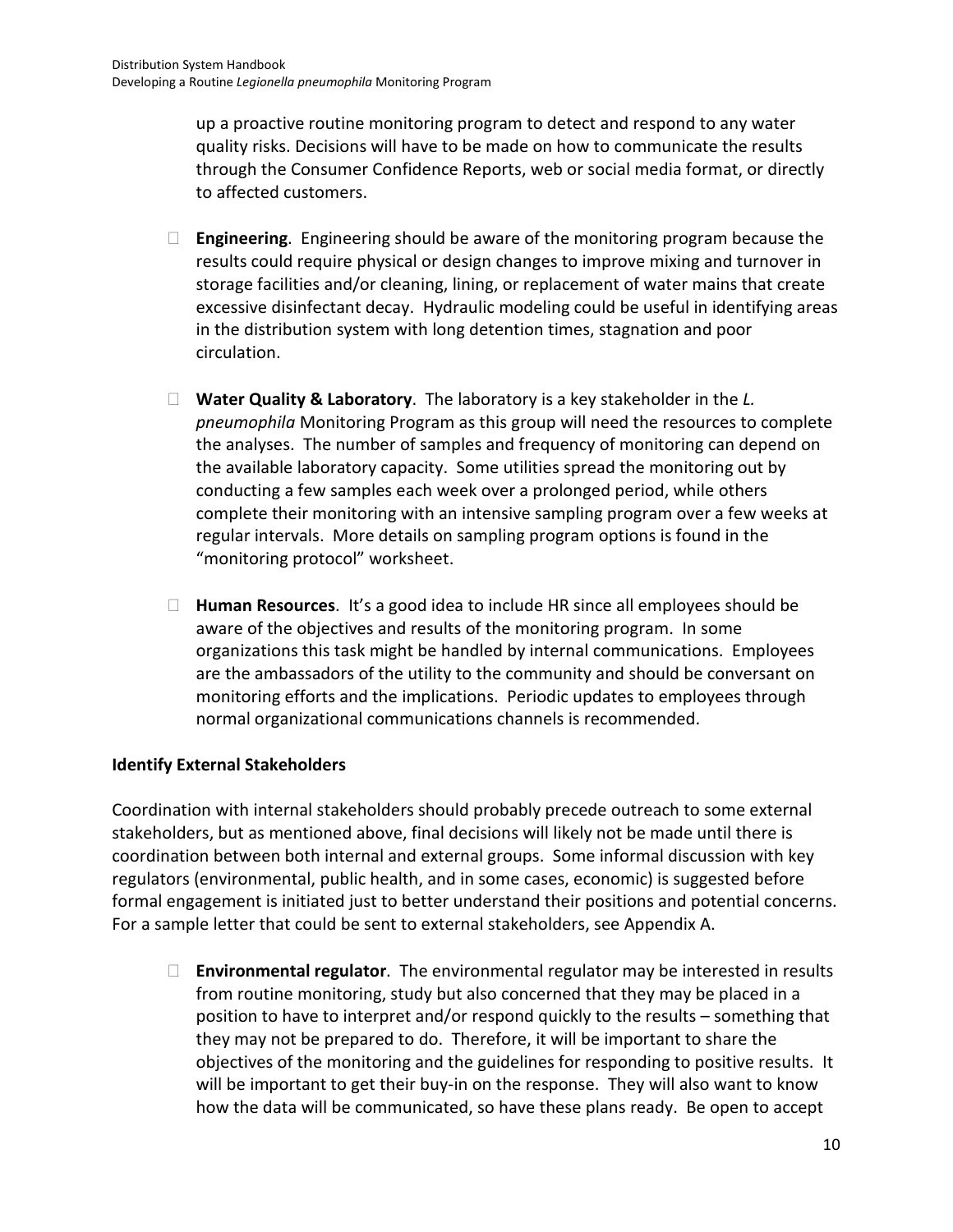their input to all parts of the plan but be firm if not all of the suggestions meet the utility's objectives.

- **Public Health Agency**. Similar to the environmental regulator, it is important to have buy-in from the public health agencies. They also may be concerned that they will be placed in a position to have to interpret the results or take appropriate actions to protect public health – so it will be important to share the guidelines for responding to positive results and get their concurrence. At the same time that the utility is performing the monitoring, it would be useful to have the public health agencies carefully monitoring for cases of Legionnaire's Disease in the community.
- **Political**. Different utilities will have different relationships with political entities in the towns that they serve, but it may be useful to notify various political entities (e.g., mayor, city council, water authority board members, etc.) of the *L. pneumophila* monitoring program; the objectives and goals. Provide periodic updates as needed.
- **Customer advocates**. Some utilities may have a customer advisory board or some other customer advocate group. Notification of this group on the monitoring plans, utility responses, and communications can help build trust and support for the utility.
- **Large customers**. Large commercial, industrial and institutional customers (CII), may already be implementing *Legionella* management plans. Outreach to business leaders, rotary groups, and large CII customers can create strong partnerships for *Legionella* management and potentially reduce friction in the event that the facilities find *L. pneumophila* in their building water systems or are part of a Legionnaires' disease case investigation.
- **Media**. Engaging the media early in the process is recommended. Start by inviting them to tour the treatment plant and the laboratory (especially if they've never done this before).

## **Educate the Community about Facility Owners' Roles in reducing Legionnaires' disease risk**

In addition to identifying stakeholders, consider implementing educational campaigns for your community, particularly large customers and the media. A recent Water Research Foundation report (#4664 - *Customer Messaging on Opportunistic Pathogens in Plumbing Systems*) outlines materials that water utilities can use to proactively communicate with customers about *Legionella* in water (Masters *et al*., 2018). Templates are provided for brochures, news articles, web sites, and social media campaigns. The messages are aimed at large commercial/industrial customers where growth of *Legionella* can occur in large complex plumbing systems. Information is also provided for homeowners, although cases are less commonly associated with single-family dwellings. Included in the messaging is the opportunity to communicate with customers about what the water utility is doing to manage *Legionella*. This would be a great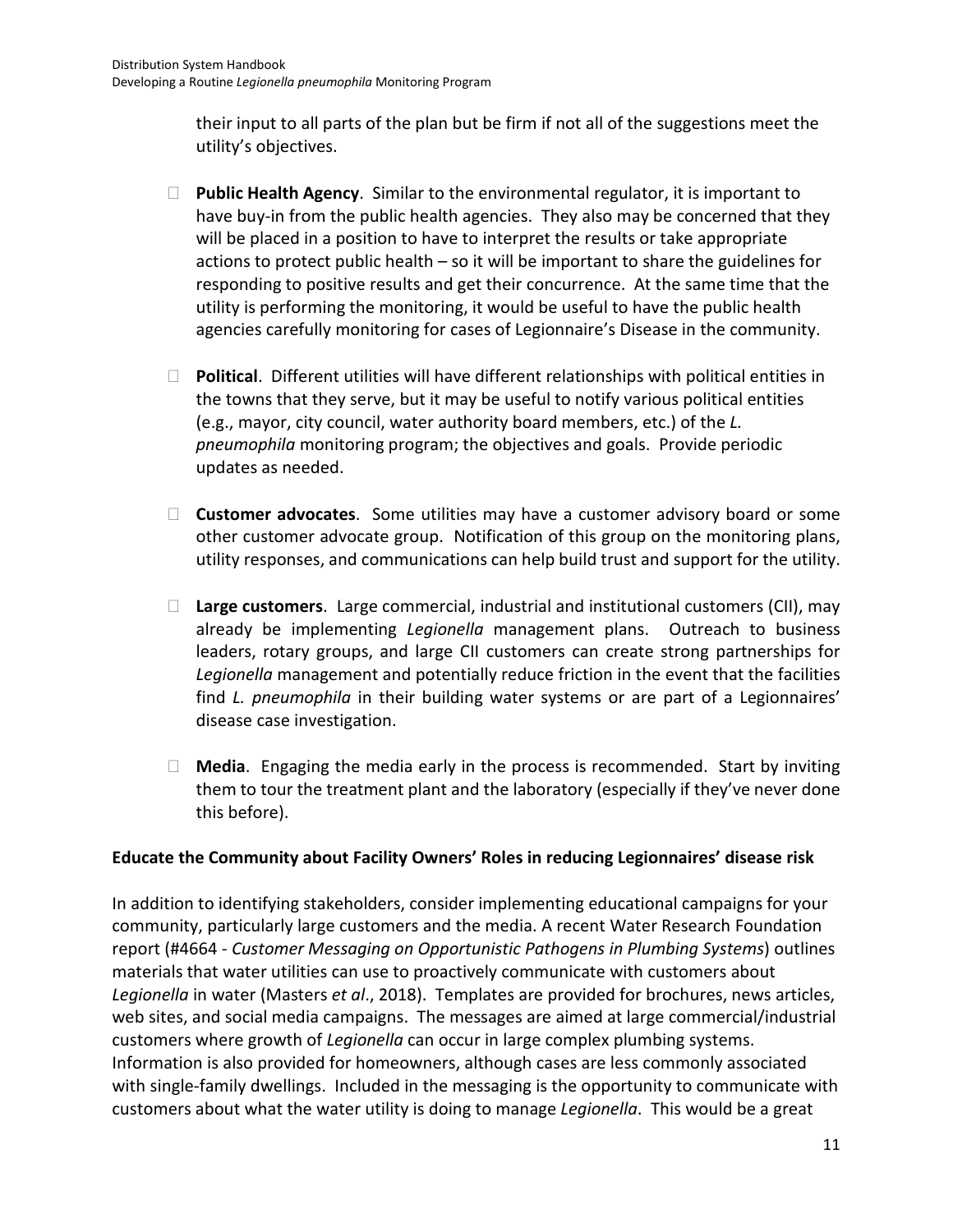opportunity for water utilities to explain why they maintain a disinfectant residual, the necessity for infrastructure renewal, and the importance of regular cleaning and flushing of the distribution system. Large customers tend to use a lot of water, and therefore comprise a large portion of the overall revenue. Emphasizing the shared responsibility for *Legionella* management with this important customer category is good customer service.

Share web materials and customer education pieces developed from the WRF #4664 report (see Appendix B) as well as additional pieces you've developed and vetted with your other stakeholders about the utility's proactive stance on monitoring. Not every laboratory result needs to be made public, but the media can be contacted and be better prepared to deliver the right messages if action levels for high *L. pneumophila* results are exceeded and customers need to take specific actions.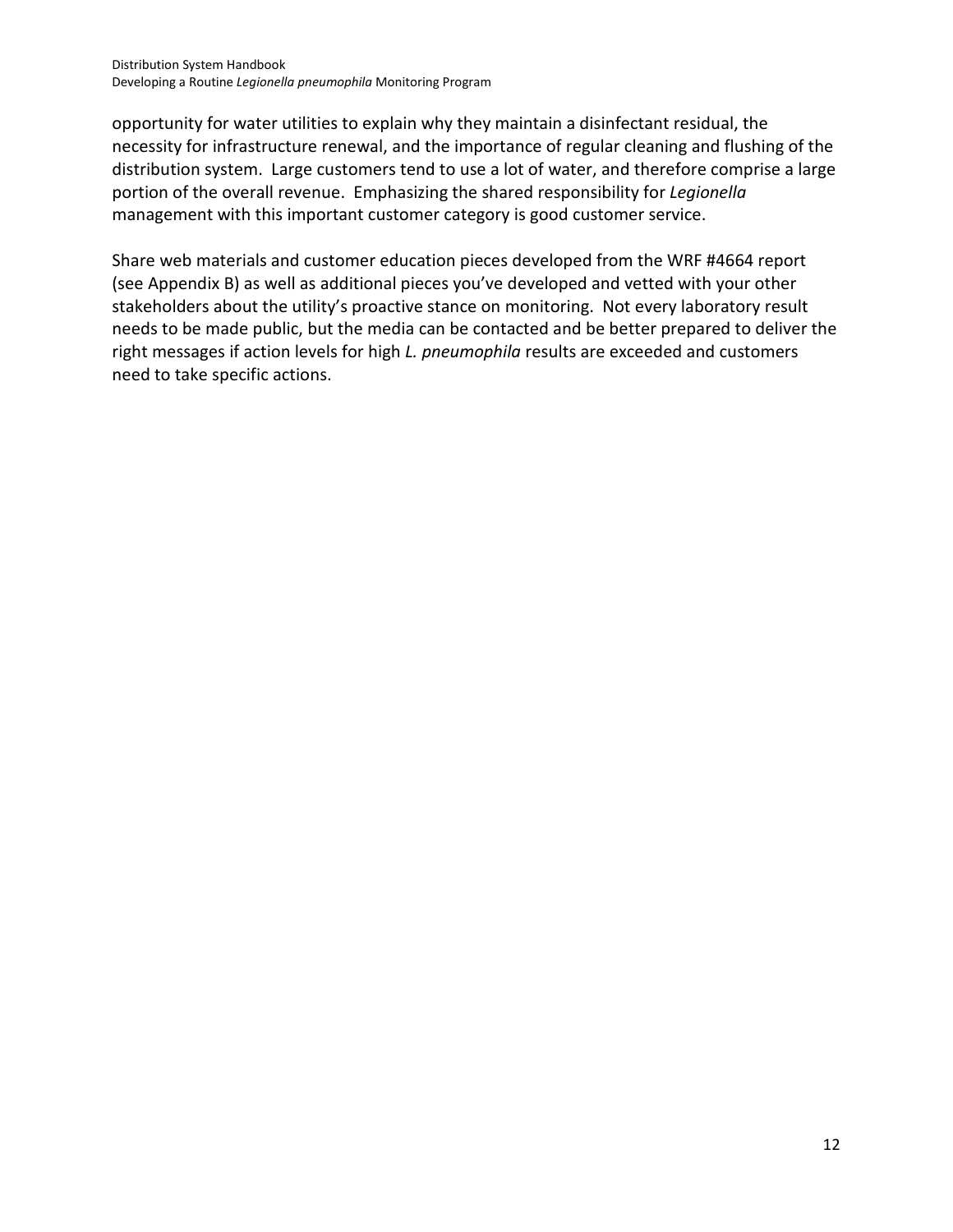### **WORKSHEET**

#### **Identify the** *Legionella pneumophila* **Monitoring Team**

Skills to include on the *L. pneumophila* Monitoring Program Team

- $\Box$  Water quality analysis microbiological and chemical
- $\Box$  Familiarity with institutional customer type and location
- $\Box$  Experience with RTCR Level 1 assessment and corrective action procedures
- $\Box$  Regulatory or government affairs
- External communications
- $\Box$  Senior management

| Role *                 | <b>Candidate Name</b> | <b>Candidate Title</b> |
|------------------------|-----------------------|------------------------|
| Senior Management      |                       |                        |
| Legal                  |                       |                        |
| Operation Lead         |                       |                        |
| Treatment              |                       |                        |
| Operation Lead         |                       |                        |
| Distribution           |                       |                        |
| Communications         |                       |                        |
| Engineering            |                       |                        |
| Water Quality and      |                       |                        |
| Laboratory             |                       |                        |
| <b>Human Resources</b> |                       |                        |
| Other                  |                       |                        |

*\*Not every team will need to fill every role listed*

### **Identify the key external stakeholders**

| Role                        | <b>Candidate Name</b> | <b>Agency</b> |
|-----------------------------|-----------------------|---------------|
| Environmental               |                       |               |
| Regulator                   |                       |               |
| <b>Public Health Agency</b> |                       |               |
| Political                   |                       |               |
| <b>Customer Advocates</b>   |                       |               |
| Large Customers             |                       |               |
| Media                       |                       |               |
| Other                       |                       |               |
| Other                       |                       |               |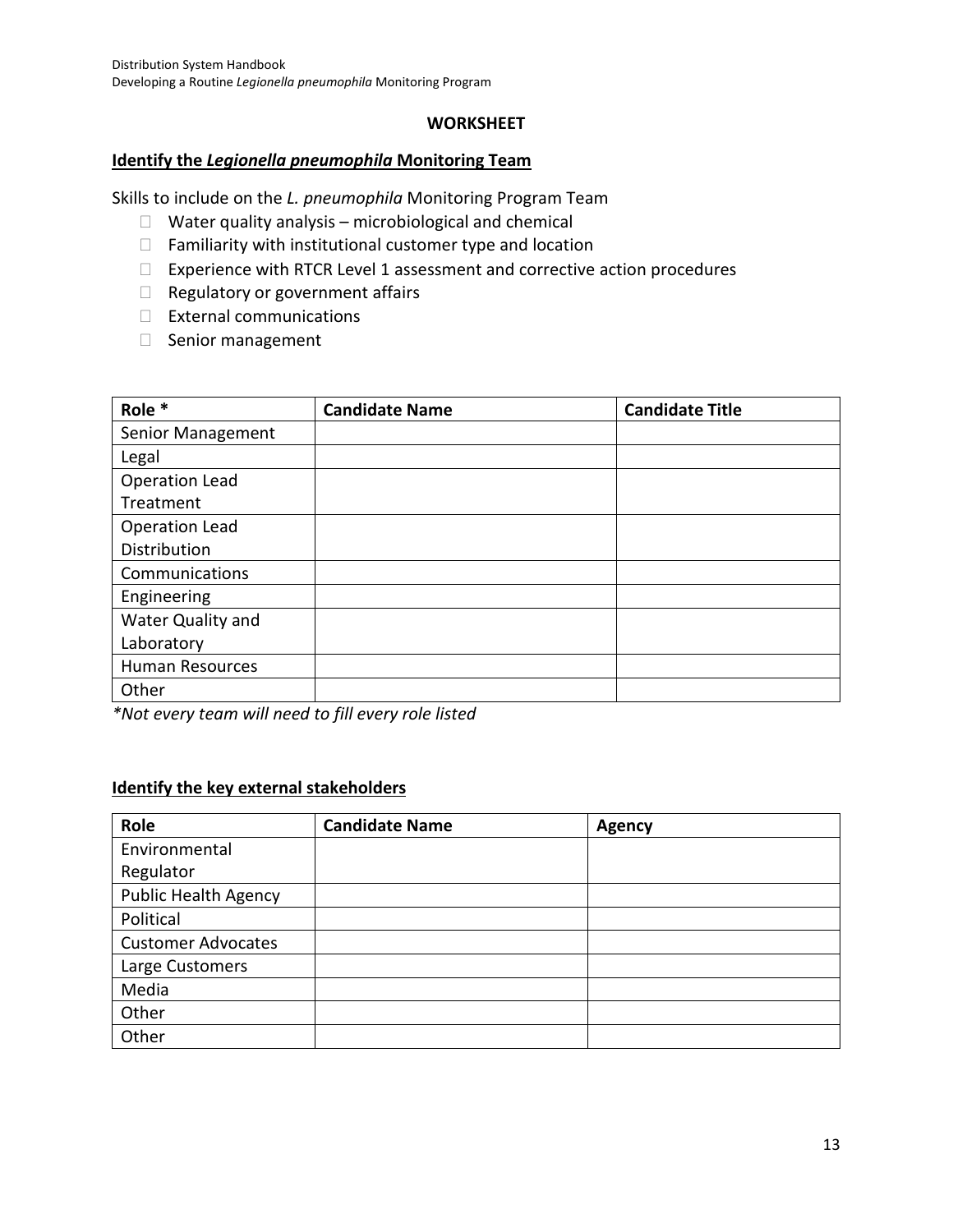## **DEVELOP** *L. PNEUMOPHILA* **MONITORING PROTOCOLS**

### **Background & Checklist**

### $\Box$  Determine sampling locations

There is no single right way to develop a *L. pneumophila* monitoring program. Since this is a voluntary testing program, the key here is to meet internal objectives. Keep the following suggestions in mind as you consider how to meet your organization's routine monitoring goals.:

### *1. Total Coliform Monitoring Locations*

Using already developed TCR monitoring locations can be a good way to plan your *L. pneumophila* testing program. This is a state-approved sampling plan that is representative of the finished water supplied to consumers. Moreover, the utility already has an extensive database of water quality data – from which any water quality excursions can be evaluated. This water quality database allows the *L. pneumophila* monitoring data to be placed into context of "normal" water quality data – compared to any excursions. In addition, extra sample bottles for *L. pneumophila* testing can be collected along with the regular TCR sampling.

The extent and frequency of monitoring depends on the utility resources and the capacity of the laboratory to handle the additional monitoring. Although utilities found that the Legiolert assay was easy to use and interpret (LeChevallier 2019a), they did indicate that the extra number of samples is something the lab has to anticipate and manage. Depending on lab capacity, the utility could determine to conduct 10%, or 25%, or 50% of the number of samples required for TCR monitoring. In addition, the utility could focus on monitoring when and/or where water temperatures are likely to be  $>15^{\circ}$ C since prior studies showed that *L. pneumophila* was not detected when water temperatures were cold (LeChevallier 2019b).

### *2. Reservoirs, Storage Tanks*

A *L. pneumophila* monitoring program could also target storage facilities since long detention times, low turnover, and sediment accumulation can provide opportunities for *L. pneumophila* growth. Lu *et al.* (2015) detected *Legionella spp*. by qPCR in 66.7% of municipal drinking water storage tank sediments from 18 sites. If using Legiolert, storage facility water samples can be processed using the Potable Water procedure but use the Non-Potable Water procedure if sediment samples are analyzed because of the potential for high HPC levels. See Appendix C. Note that the two procedures use different incubation temperatures. If sediment samples are analyzed, procedures should be used to desorb the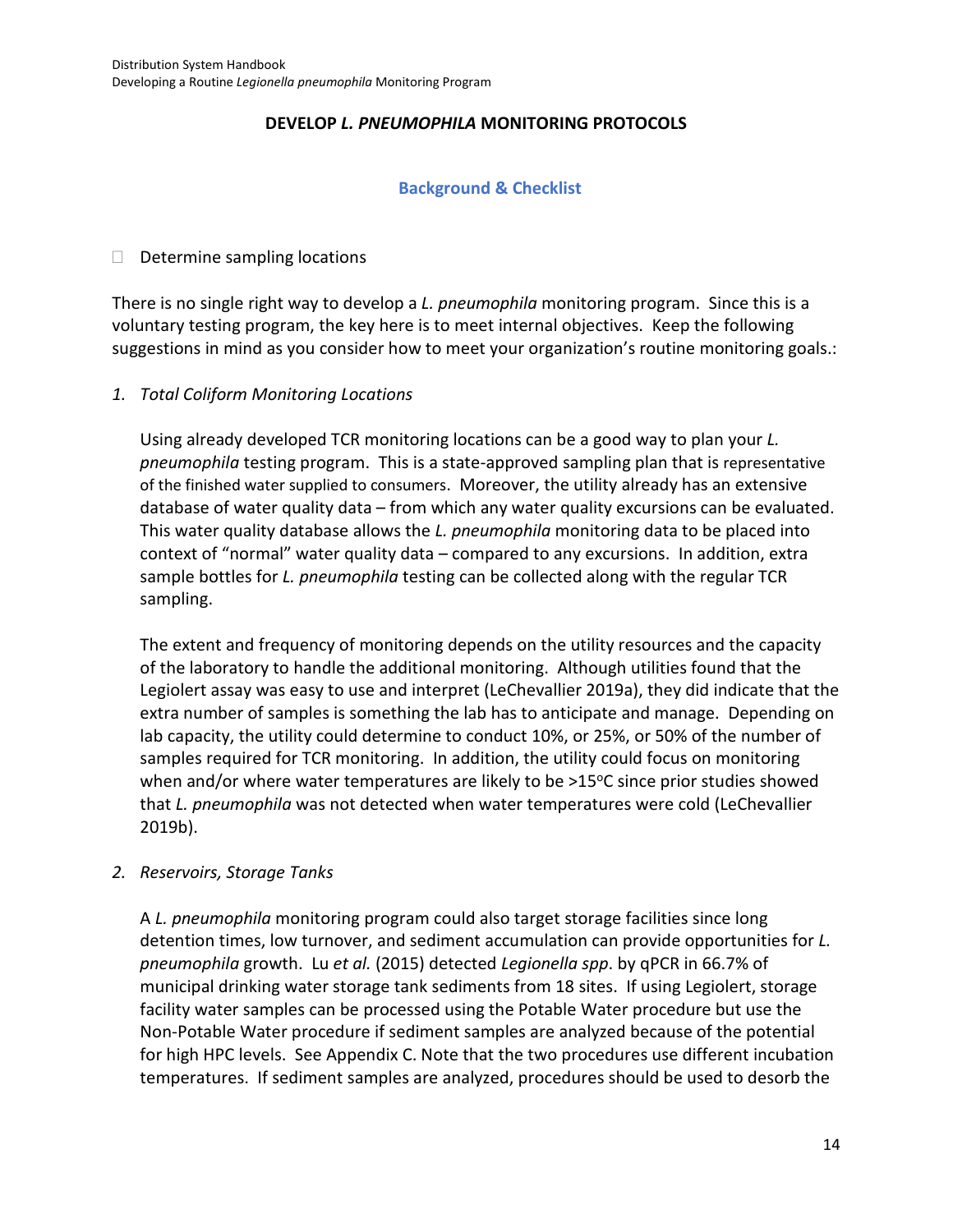bacteria from the particulates before analysis (Camper *et al*., 1985). Remove the sediments by decanting before the analysis.

## *3. Locations of Potentially Vulnerable Populations*

A monitoring strategy could also consider targeting sites where potentially vulnerable populations might exist. These sites could include sampling locations near hospitals, nursing homes, senior centers, etc. Sampling could also target any known points in the system where water is stagnant or disinfectant residuals are known to dissipate. Areas near or downstream of main breaks, or construction or repairs of the distribution system, may be opportunities to detect *L. pneumophila* that may be released from biofilms due to flow changes or vibrational forces.

## *4. DBP Monitoring Locations*

Another option could be to collect samples from the designated DBP monitoring locations, as these locations could better represent water age in the distribution system. One caveat would be to make sure that these sampling taps conform to specifications for collecting bacteriological samples.

## *5. Municipal and utility owned buildings*

Municipal and other city or utility-owned buildings that serve the public are recommended to have water management plans (NASEM 2019). Some level of testing within the building plumbing system could be done as a means of validating the controls in their water management plan. The development of water management plans and monitoring to validate the plans would set the utility in a leadership role and an example to other business/buildings in the community for responsible public health safety.

## $\Box$  Determine sampling frequency

The frequency of sampling will depend on the availability of laboratory resources and the utility objective for the *L. pneumophila* Monitoring Program. However, the frequency of sample collection and analysis should be sufficient to evaluate trends and identify any changes in water quality over time. Monthly or quarterly sampling may be appropriate; however, sampling can be more intense during period of warm water  $(>15^{\circ}C)$ . One large city utility analyzed samples every month and rotated sampling sites over the course of a year in order to gather baseline data for 100% of its TCR sampling sites. The utility is now designing its ongoing sampling strategy based on these initial results.

## $\Box$  Select water quality data parameters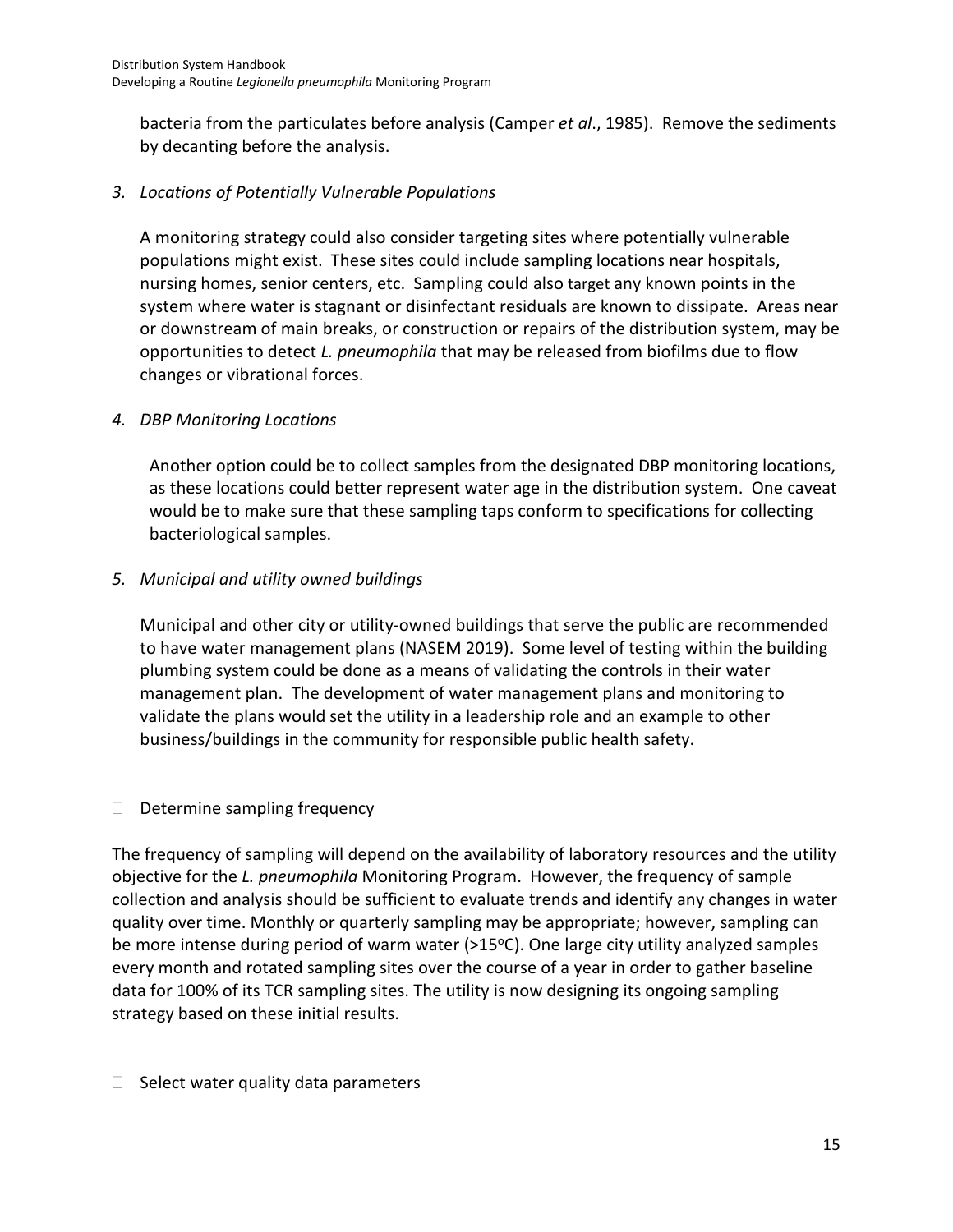In addition to evaluating samples for the presence of *L. pneumophila*, the collection of additional water quality data can help to put the monitoring results into context. The type of data collected can be identical to the routine coliform monitoring, or additional data can be collected for this special study. As a suggestion, the following water quality data will could be collected: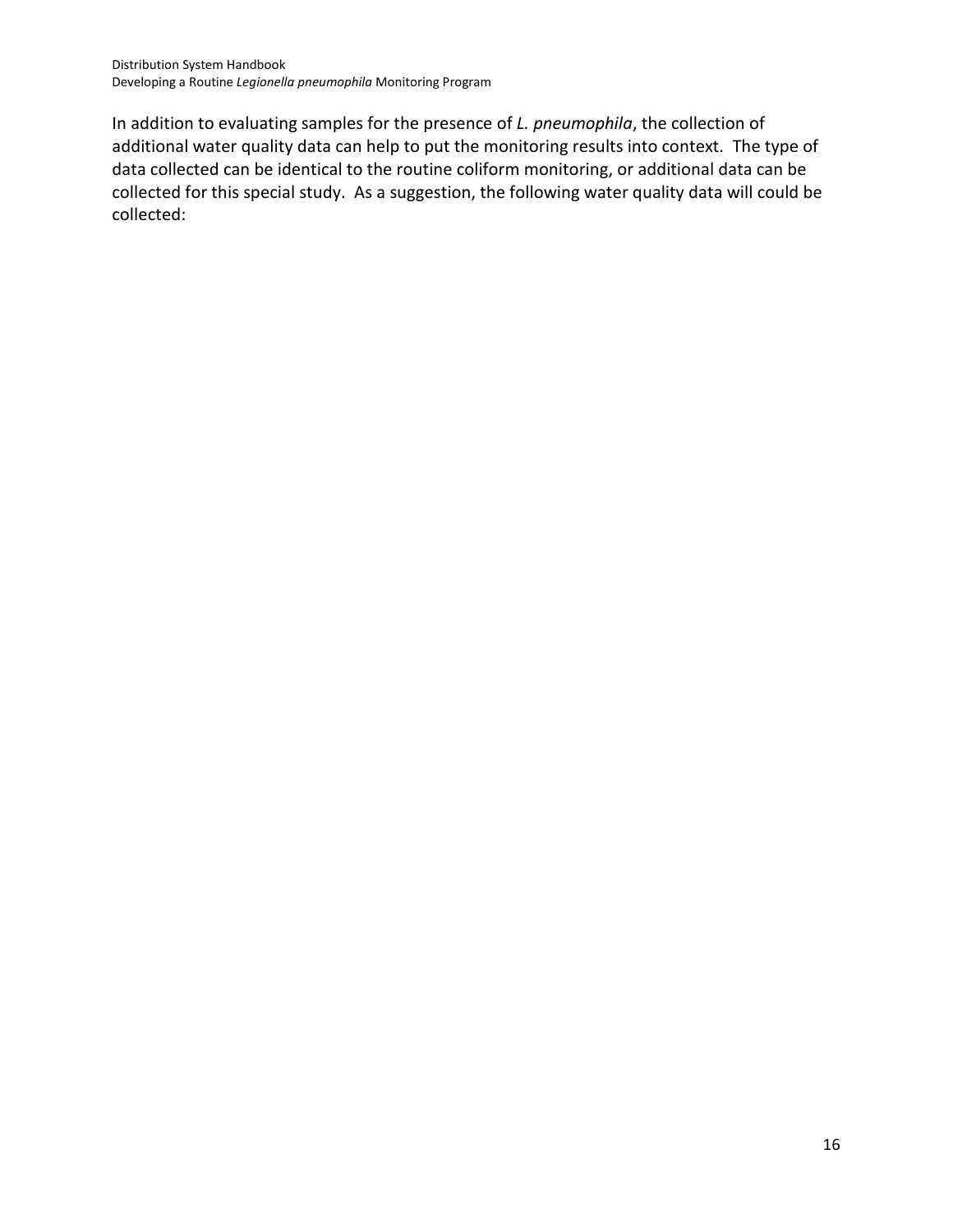| <b>Parameters to Test</b> | <b>Suggested Test Methods</b> |
|---------------------------|-------------------------------|
| L. pneumophila (MPN/mL)   | Legiolert                     |
| TC/EC (MPN/mL)            | Colilert                      |
| HPC (MPN or CFU/mL)       | Simplate for HPC              |
| Free/Total chlorine       | <b>DPD Method</b>             |
| Temperature               | Thermometer                   |
| pH                        | pH strip or electrode         |
| Total organic carbon      | SM5310B                       |

Chloraminated systems may wish to collect additional indicators of nitrification (nitrite, free and total ammonia). In all cases, the utilities should follow their established procedures and quality control protocols for these analyses.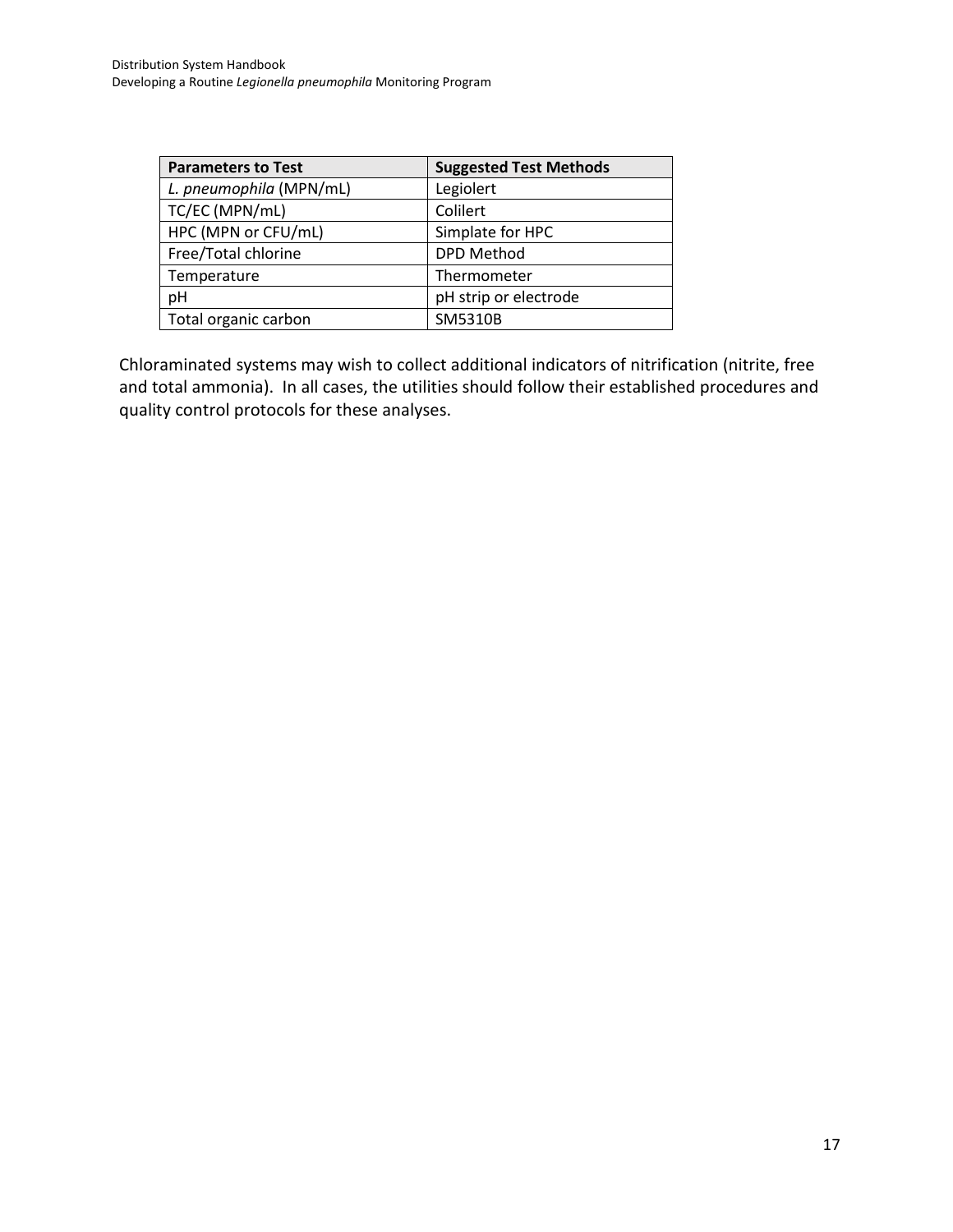#### **WORKSHEET**

### **Determine Sampling Sites & Frequency**

### **TCR Site Sampling**

| <b>TCR Site ID</b> | <b>Sampling Frequency</b> |
|--------------------|---------------------------|
|                    |                           |
|                    |                           |
|                    |                           |
|                    |                           |
|                    |                           |
|                    |                           |
|                    |                           |

## **Reservoir/Storage Tank Sampling**

| <b>Reservoir/Storage Tank ID</b> | <b>Sampling Frequency</b> |
|----------------------------------|---------------------------|
|                                  |                           |
|                                  |                           |
|                                  |                           |
|                                  |                           |
|                                  |                           |
|                                  |                           |
|                                  |                           |

## **Other Sampling Site Candidates**

| <b>Building Type (hospital,</b><br>nursing home, senior<br>community, municipal) | Vulnerable<br>Population<br>? (Y/N) | <b>Existing</b><br>TCR site?<br>(Y/N) | <b>Access to</b><br>sampling<br>point?<br>(Y/N) | Include in<br>plan?<br>(Y/N) | <b>Sampling</b><br>Frequency? |
|----------------------------------------------------------------------------------|-------------------------------------|---------------------------------------|-------------------------------------------------|------------------------------|-------------------------------|
|                                                                                  |                                     |                                       |                                                 |                              |                               |
|                                                                                  |                                     |                                       |                                                 |                              |                               |
|                                                                                  |                                     |                                       |                                                 |                              |                               |
|                                                                                  |                                     |                                       |                                                 |                              |                               |
|                                                                                  |                                     |                                       |                                                 |                              |                               |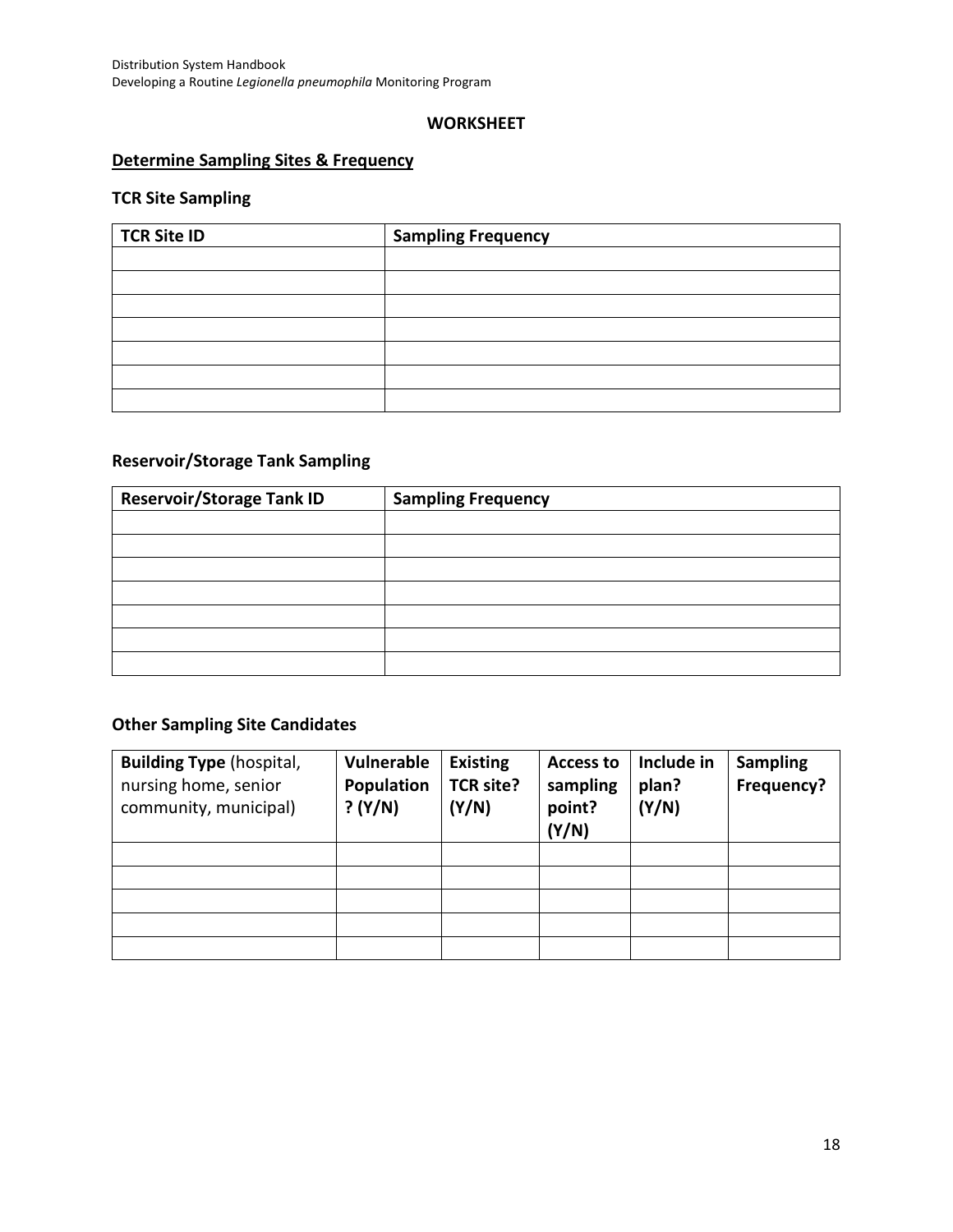## **Determine testing parameters**

| Parameter               | Include $(Y/N)$ | <b>Frequency</b> | <b>Method</b> |
|-------------------------|-----------------|------------------|---------------|
| L. pneumophila (MPN/mL) |                 |                  |               |
| TC/EC (MPN/mL)          |                 |                  |               |
| HPC (MPN or CFU/mL)     |                 |                  |               |
| Free/Total chlorine     |                 |                  |               |
| Temperature             |                 |                  |               |
| pH                      |                 |                  |               |
| Total organic carbon    |                 |                  |               |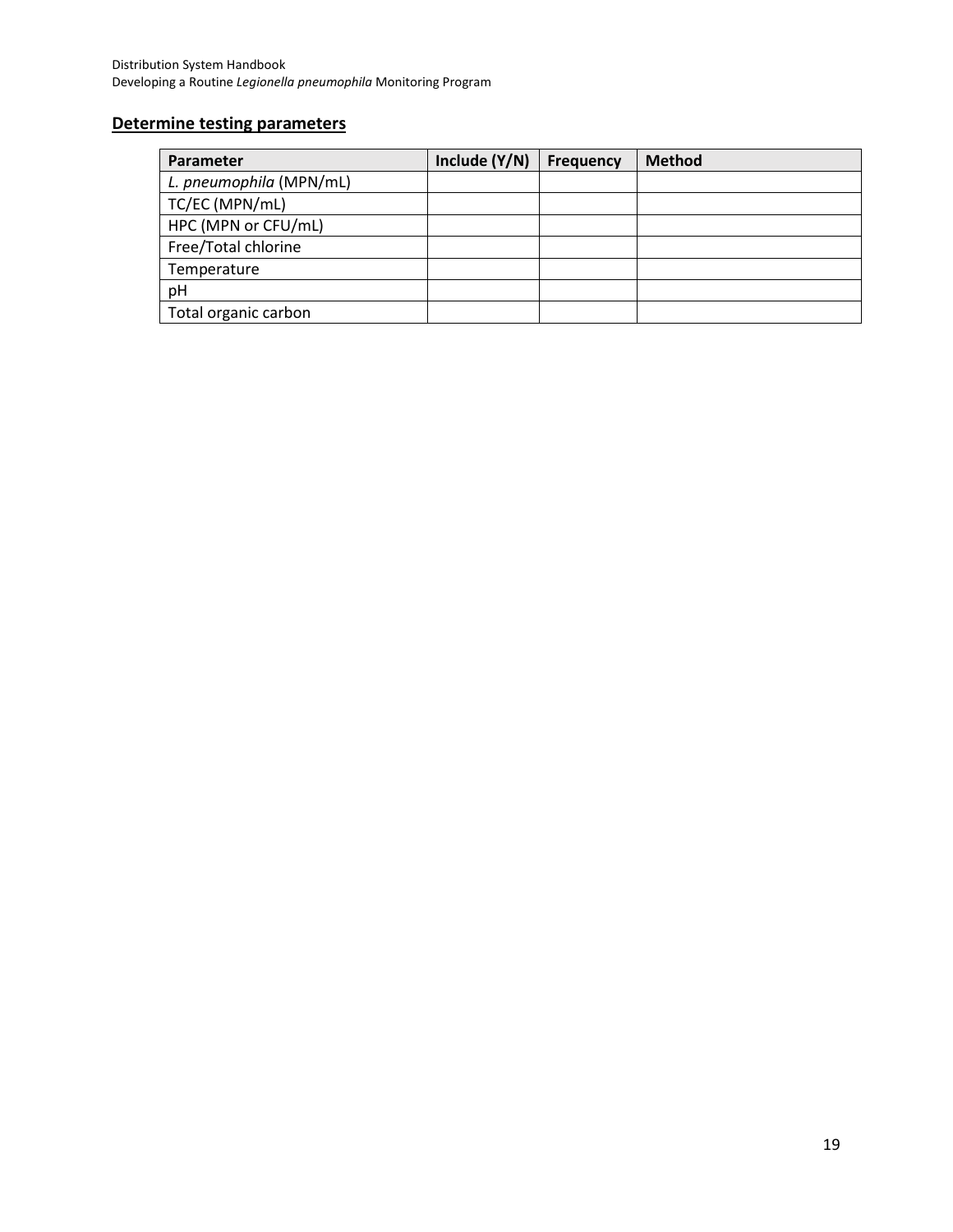### **Sampling Program Implementation**

 $\Box$  Determine the responsibility for sample collection, delivery, and reporting

Once the nature of the *L. pneumophila* monitoring program has been determined, the schedule of samples can be programed into the laboratory information management system (LIMS). Personnel responsible for sample collection should be trained on the proper sampling methodology using appropriate sample bottles containing sodium thiosulfate. For the most part these procedures can follow the same as those for TCR monitoring (e.g., proper faucet selection, removal of aerators, flushing of the tap for 3-5 minutes before sample collection, etc.). An alternative sample collection protocol could collect samples without any flushing (e.g., first draw sample), but this procedure would primarily determine *L. pneumophila* in the tap – which may not be reflective of the levels in the water distributed by the utility.

Appropriate chain of custody forms should accompany the sample indicating the sampler's name, sample location, date, time and any other routinely collected information.

Samples should be transported at ambient temperature to the laboratory in insulated coolers as protection against extreme heat or cold. Analyses should be initiated as soon as possible or refrigerate samples that will not be processed within 24-48 hours from the time of collection. All sample handing data should be detailed in the chain of custody forms.

### $\Box$  Select Sampling Locations

Ideally, sampling locations should draw water directly from the distribution main or service connection (e.g., a tap installed after the meter at a building) to avoid collected water that has been exposed to conditions within internal plumbing that may promote the growth of *L. pneumophila* and are beyond the control of the water system. Water systems may consider installing dedicated sampling stations as part of the monitoring program. However, if sample taps are used within buildings, flushing of the tap for 3-5 minutes before sample collection is important. Even with flushing, there is a possibility that positive samples could be influenced by the building plumbing.

 $\Box$  Conduct and document training and quality control

For training and QC, it is recommended that laboratories analyze certified reference material comprised of defined positive and negative control samples for the testing they will perform. See Appendix C for more information on Legiolert QC procedures.

□ Sample Collection Follow-up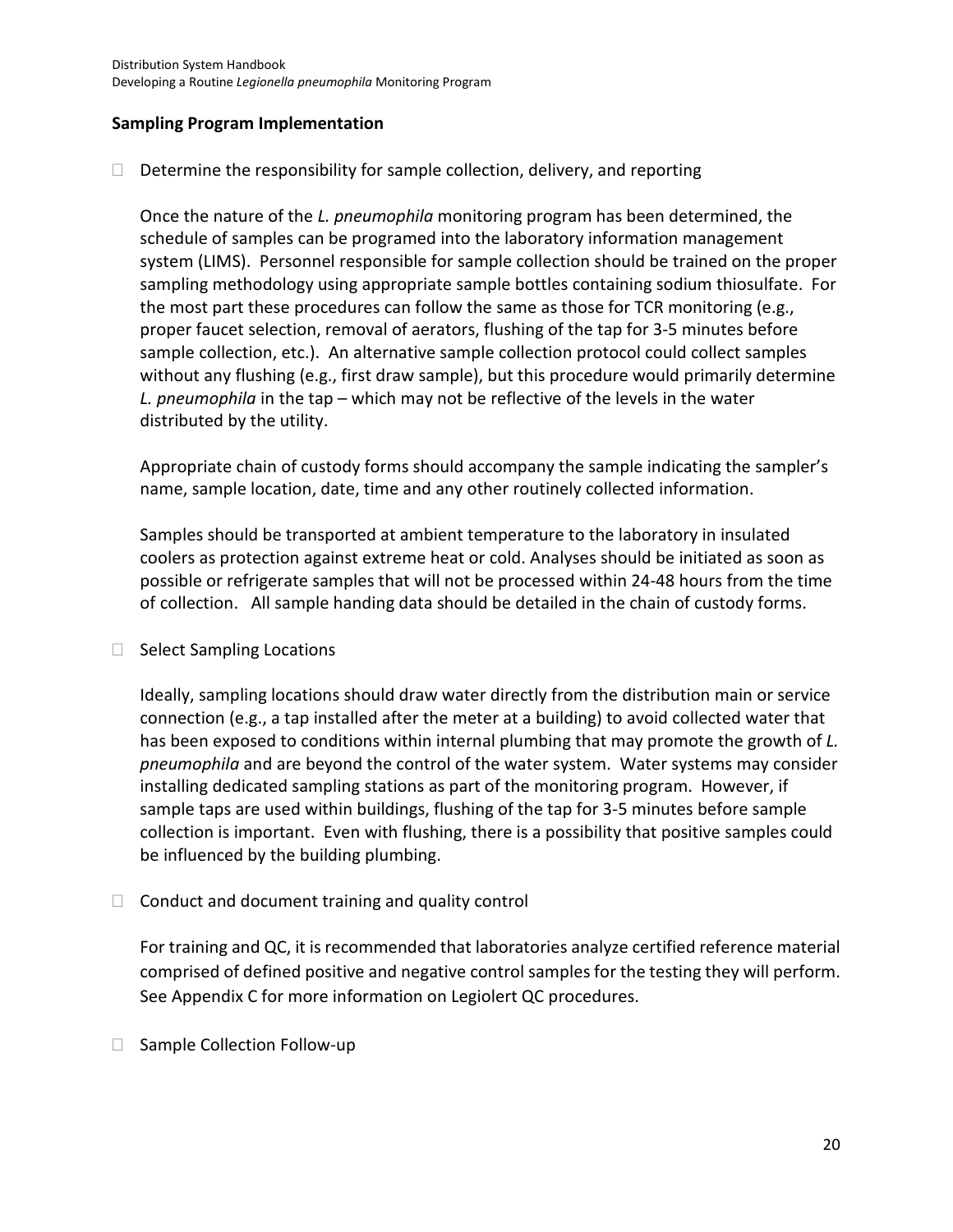Develop protocols so that any results of unusual or low disinfectant results can be communicated and followed-up immediately – without waiting for the 7-day incubation of the Legiolert samples. Chloraminated systems should have a nitrification monitoring plan so that samples with low monochloramine (or total chlorine) residuals or elevated nitrite detection can be quickly treated. In these cases, flushing of the areas of the distribution system with low disinfectant levels and can be done to restore normal residuals.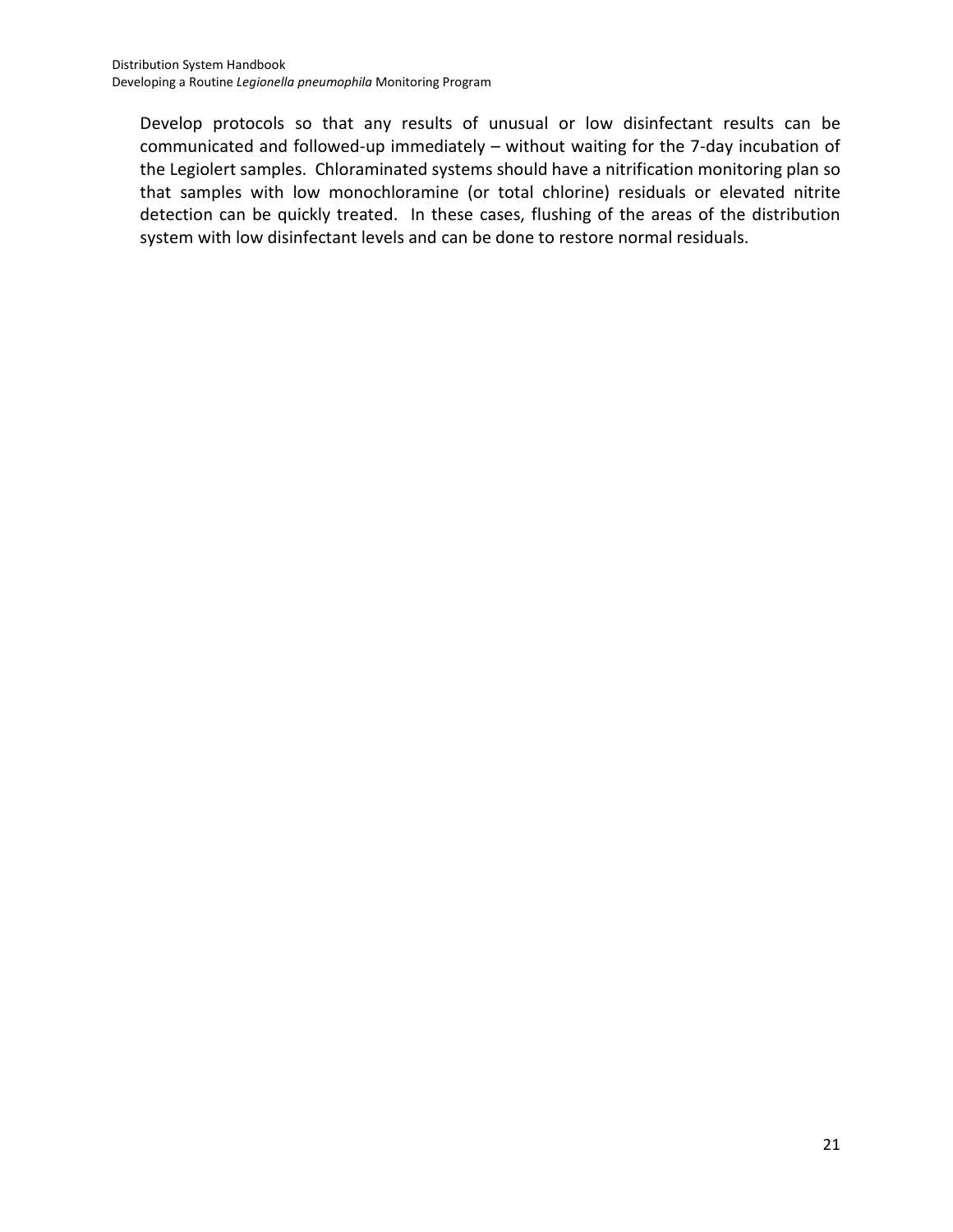### **DEVELOP** *L. PNEUMOPHILA* **RESPONSE AND COMMUNICATION PLAN**

### **Background**

 Develop a response protocol for the occurrence and various concentrations of *L. pneumophila* in water supplies.

Conventional water treatment practices do not produce sterile water and it is possible that low levels of *L. pneumophila* may be occasionally present, even in the best water supplies. *L. pneumophila* is a normal inhabitant of the aquatic system, so the goal of the water supply is to try to manage the occurrence and the concentration of *L. pneumophila* to levels as low as possible. The following is an excerpt from a JAWWA paper by LeChevallier (2020):

'There is no clear guidance from the EPA or CDC on safe levels of *Legionella* in water. However, several national and international guidelines have guidance on how to respond to the detection of *Legionella* in public water systems. It should be noted that some of these guidelines are intended for building water systems, but the risk principles can be applied to utility distribution systems.

New York State regulations (subpart 4-2) require hospitals and health care facilities to monitor their potable water systems for culturable *Legionella* and institute control measures and notify authorities when 30% or more of the samples contain *Legionella spp.* (NYS 2019). The 30% guideline originates from the Allegheny County *Legionella* prevention guidelines (Allegheny County Health Department, 2014; Squier *et al*., 2005) that specifies that cultural results from hot water tanks and distal sites within a health care facility have less than 30% occurrence of *Legionella* when no cases of legionellosis are observed.

The American Industrial Hygiene Association (AIHA) provides guidelines (AIHA, 2015) for routine *Legionella* monitoring in the absence of any reported illnesses. Table 1 provides concentrations of *Legionella* in single samples that can be thought of as action levels for responses within a water management plan. For all water system types (except cooling towers), a measured concentration above 1 CFU/mL is considered to be at the action limit. Specifically, concentrations between 1-10 CFU/mL for potable water could be acceptable if elements of the water management plan are operating properly and there are no other deficiencies. For devices that generate aerosols (humidifiers, fountains, and hot tubs), concentrations between 1-10 CFU/mL would trigger actions to clean and disinfect the system. Higher concentrations of *Legionella* would indicate uncontrolled amplification of *Legionella* within the system and would trigger immediate steps to clean and disinfect the system and review and revise the water management plan. These values mirror those originally proposed by the Occupational Safety and Health Administration (OSHA, 2019) which had suggested guidelines for *Legionella* to assess the effectiveness for water system maintenance.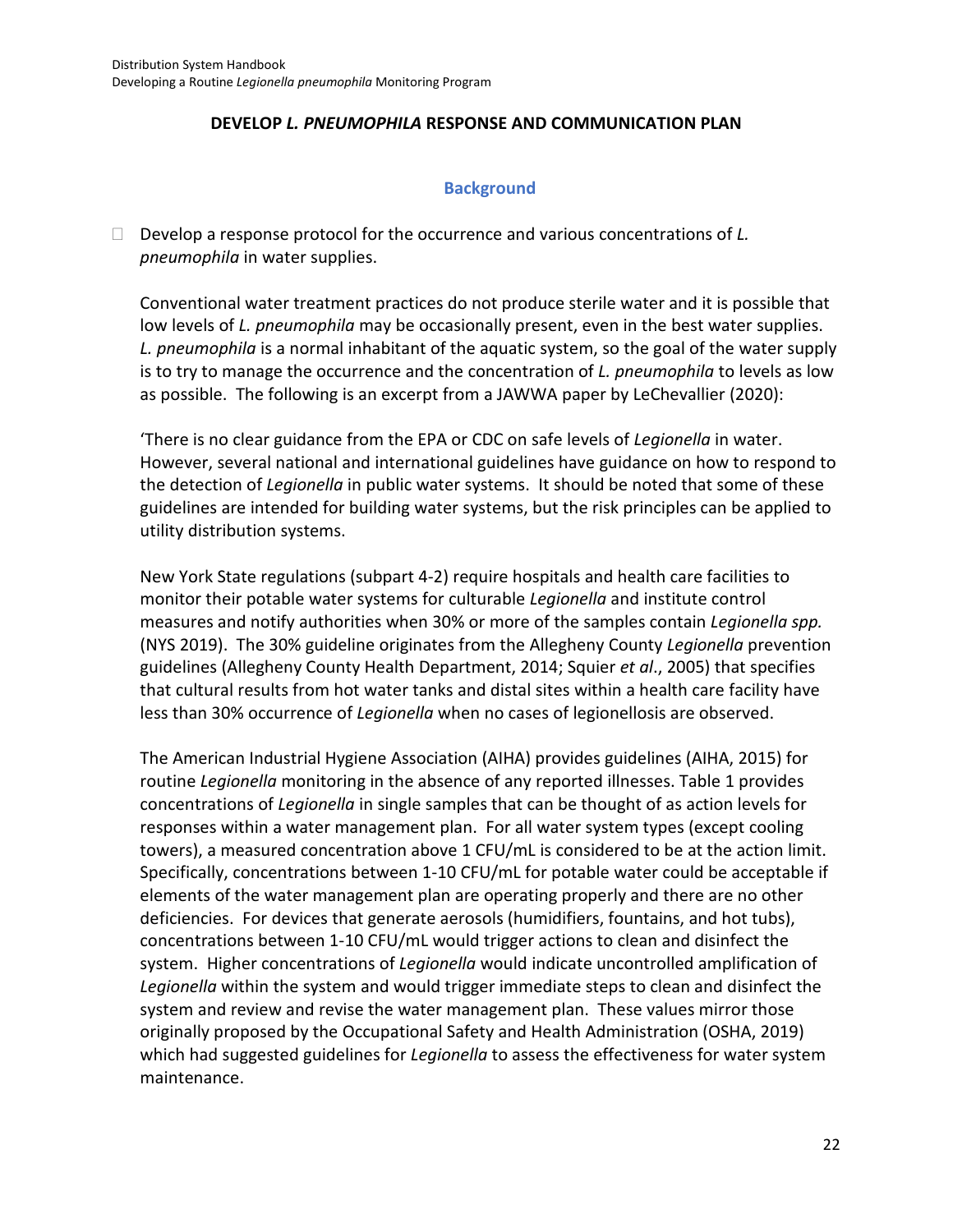| Sample Source                                 | <b>Non</b><br><b>Detectable</b> | Acceptably<br>$Low*$ | <b>Action</b> | Possible<br>Amplification | <b>Action</b>  | <b>Indicates</b><br>Amplification | <b>Action</b> |
|-----------------------------------------------|---------------------------------|----------------------|---------------|---------------------------|----------------|-----------------------------------|---------------|
| <b>Humidifiers &amp; Misters</b>              | <1 CFU/mL                       | <1 CFU/mL            |               | 1-10 CFU/mL               | $\overline{2}$ | >10 CFU/mL                        | 3             |
| Decorative Fountains<br>and Water Features    | <1 CFU/mL                       | <1 CFU/mL            | $\mathbf{1}$  | 1-10 CFU/mL               | $\overline{2}$ | >10 CFU/mL                        | 3             |
| Hot Tubs, Whirlpools<br>and Spas              | <1 CFU/mL                       | <1 CFU/mL            | $\mathbf{1}$  | 1-10 CFU/mL               | $\overline{2}$ | >10 CFU/mL                        | ₹             |
| Potable Water                                 | <1 CFU/mL                       | <10 CFU/mL           | $\mathbf{1}$  | 10-100 CFU/mL             | $\overline{2}$ | >100 CFU/mL                       | 3             |
| Industrial Working<br>Fluids                  | <1 CFU/mL                       | <10 CFU/mL           | $\mathbf{1}$  | 10-100 CFU/mL             | $\overline{2}$ | >100 CFU/mL                       | 3             |
| Cooling Towers &<br>Evaporative<br>Condensers | <10 CFU/mL                      | <100 CFU/mL          | 1A            | 100-1,000 CFU/mL          | 2A             | >1,000 CFU/mL                     | 3A            |

**Table 1**. AIHA Data Interpretation Guidelines

\* May be limited by *Legionella* levels in the building source water supply (e.g., municipal water).

Action Levels (see AIHA 2015 for complete details):

- 1. Continue to monitor as per the plan.
- 2. If no cases of legionellosis, reassess maintenance and treatment plans; make adjustments as necessary. If cases of legionellosis occur, take immediate steps to clean and disinfect the system. Notify appropriate health authorities.
- 3. Take immediate steps to clean and disinfect the system. Adjust control plan as needed.

Under the SWTR, EPA regulates all *Legionella* species with a non-enforceable MCLG (Maximum Contaminant Level Goal) of zero. Similarly, the NY State monitoring requirements and Allegheny County guidelines specify monitoring for *Legionella spp*. However, the currently available culture media does not recover all species equally. The genus *Legionella* is comprised of > 50 species, consisting of 70 serogroups, and media originally developed to isolate *L. pneumophila* are not equally effective for recovery of all *Legionella* species (Lee *et al*., 1993; Luck *et al.*, 2004; Descours *et al.,* 2014). Johnson *et al*. (2018) detected a wide range of *Legionella* species (16 different species in total) in reclaimed water by qPCR, but 96% of the isolates recovered on BCYE agar were *L. pneumophila*. So, there is little value in specifying culture methods for the whole genus *Legionella* when current methods largely target *L. pneumophila*. Because qPCR techniques cannot reliably determine the viability of detected isolates, the AIHA guideline specifies analysis of *Legionella* by culture (to determine the effectiveness of control strategies) and recommends that PCR techniques be used as a complementary analysis but that they should not replace culture-based methods.

One criticism of the AIHA guidelines is that they are not risk based but founded on practical experience in preventing legionellosis outbreaks. A recent quantitative microbial risk analysis (QMRA) examined *L. pneumophila* exposure through aerosols from showers, faucets, and toilets for both single exposure events and as an annual risk (Hamilton *et al*., 2019). Risks were calculated as a probability of infection and for a dose that would cause illness (CSI – clinical severity index). Results presented in Figure 1 show that showering resulted in the greatest risk, with a  $10^{-4}$  risk of illness (CSI) for a single exposure of 3.5x10<sup>5</sup> CFU/L for a conventional shower and a  $10^{-4}$  risk of illness for an annual exposure of  $1.41 \times 10^{3}$ CFU/L. A risk of infection, rather than illness, is a more stringent target and could be used in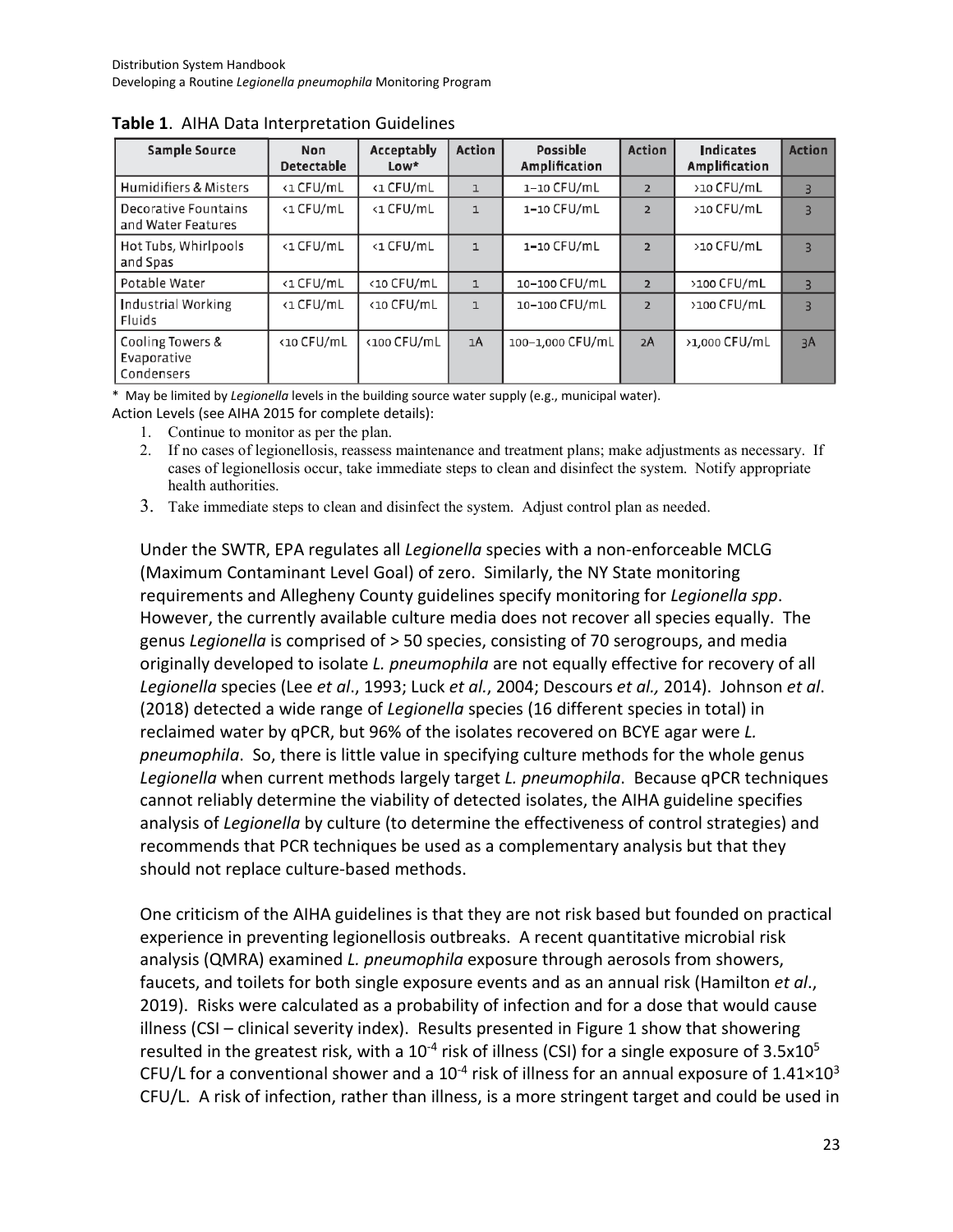"high risk" environments like hospitals or health care facilities. In this case, a  $10^{-4}$  risk of infection for a single exposure was  $4.13 \times 10^2$  CFU/L for a conventional shower and a 10<sup>-4</sup> risk of infection for an annual exposure of  $1.64\times10^{0}$  CFU/L. Therefore, these data support the AIHA guidelines in that single samples may be positive for *Legionella* but allow for corrective actions to be implemented to reduce further exposure.



**Figure 1.** QMRA analysis of *L. pneumophila* exposure CFU/L) for conventional and high efficiency faucets, toilets and showers. Risks are calculated for single and annual exposures. Risk endpoints include infection and illness (clinical severity index). Adapted from Hamilton *et al*., 2019.

The European Union (EU) published proposed guidelines for the prevention, control, and investigation of infections caused by *Legionella* species (*European Technical Guidelines* 2017). The guidelines emphasize proper water management plans focusing on obtaining proper temperature, biocide, operations and maintenance programs. Monitoring to demonstrate the effectiveness of the plans should meet the values shown in Table 2. These goals incorporate both numerical threshold values like in the AIHA guidelines along with targets for frequency of exposure – like the NY State and Allegheny County guidelines. The EU guidelines emphasize the goal to achieve no culturable *Legionella* but acknowledges that occasional detection (<20%) of low levels of *Legionella* (< 1 CFU/mL) may be acceptable provided that other water quality values (e.g., temperature, disinfectant, etc.) and operational parameters were within the water management plan guidelines. Intermediate levels (1-10 CFU/mL) and high levels (>10 CFU/mL) would trigger a series of actions including resampling, disinfection, and overall review of the water management plan program. Triggering these remedial actions would result in prompt actions to protect public health – consistent with the QMRA results of Hamilton *et al*. (2019), while still providing flexibility for building owners and water systems to deal with low, sporadic detections of *Legionella* in water.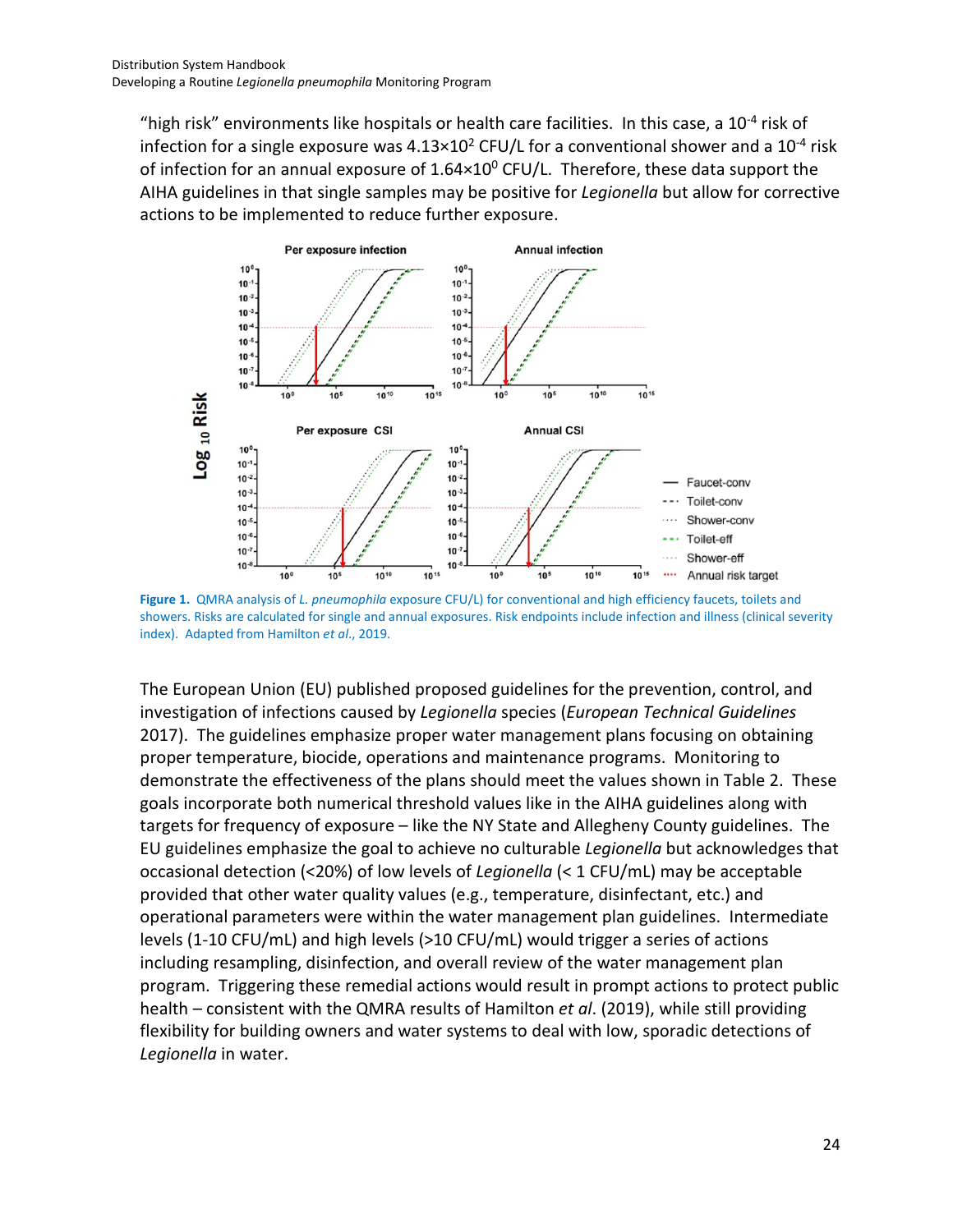Recently, the National Academy of Sciences, Engineering and Medicine (NASEM) issues a report suggesting that a Legionella concentration of 50,000 CFU/L (or 50 CFU/mL) should be considered as an "action level" high enough to warrant immediate remediation (NASEM, 2019).

| Legionella<br>CFU/mL | <b>Action Required</b>                                                                                                                                   |
|----------------------|----------------------------------------------------------------------------------------------------------------------------------------------------------|
| Not Detected         | Acceptable – continue monitoring                                                                                                                         |
| $< 0.1$ to 1.0       | Assure water quality values are within target                                                                                                            |
| 1.0 to 10            | i)<br>Resample if small percentage (10-20%) are positive; review control<br>measures<br>ii)<br>If >20% positive, disinfection of system, risk assessment |
| >10                  | Resample, immediate review of control measures, disinfection of whole system                                                                             |

| Table 2. European Action Levels for Legionella in Potable Hot and Cold Water Systems |  |
|--------------------------------------------------------------------------------------|--|
|--------------------------------------------------------------------------------------|--|

Source: European Technical Guidelines 2017.

It is not the objective of this review to establish a regulation or standard for *Legionella* in water supplies, only to point out existing guidance and how the various programs are consistent or inconsistent with each other. This guidance can be used to develop protocols for responding to the occurrence and various concentrations of *L. pneumophila* in water supplies. Table 3 provides the protocol used in a recent study of *L. pneumophila* in public water systems (LeChevallier 2019a). The protocol was developed in collaboration with regulators from the State of Washington for responding to positive distribution system *L.* 

**Table 3**. Protocols for Responding to *L. pneumophila* Occurrences in Potable Water Systems

- 1. Positive samples should be speciated/serotyped
- 2. Compare water quality data (free/total chlorine, etc.) for the site compared to historical levels. Determine if any anomalies exist.
- 3. A repeat sample should be collected from the sample site within 24 hours of reporting the positive sample.
- 4. If the repeat sample is negative, the site should be re-sampled at regular intervals as per study protocols.
- 5. Trigger levels (CFU/mL) can be established to prompt corrective actions
	- a. <0.1 to 1.0 Assure water quality values are within target
	- b. 1.0 to 10 Resample if small percentage (10-20%) are positive; review control measures Conduct a system assessment for events that could account for the positive result
		- If >20% positive, disinfection of system, update control measures
	- c. >10 Resample, immediate review of control measures, disinfection of whole system
- 6. Exceedance of the 1.0 CFU/mL threshold should trigger a system assessment to see if there are any recent events in the system that could have accounted for the positive result. Check in with DOH/regulator.
- 7. Flush the area near the positive site particularly if disinfectant levels are low. If the positive is from a reservoir, consider draining, cleaning or disinfecting the reservoir.
- 8. Multiple detections/high densities of *L. pneumophila* in the water system should trigger close consultation between the operator and regulator regarding follow up actions and communication to other parties.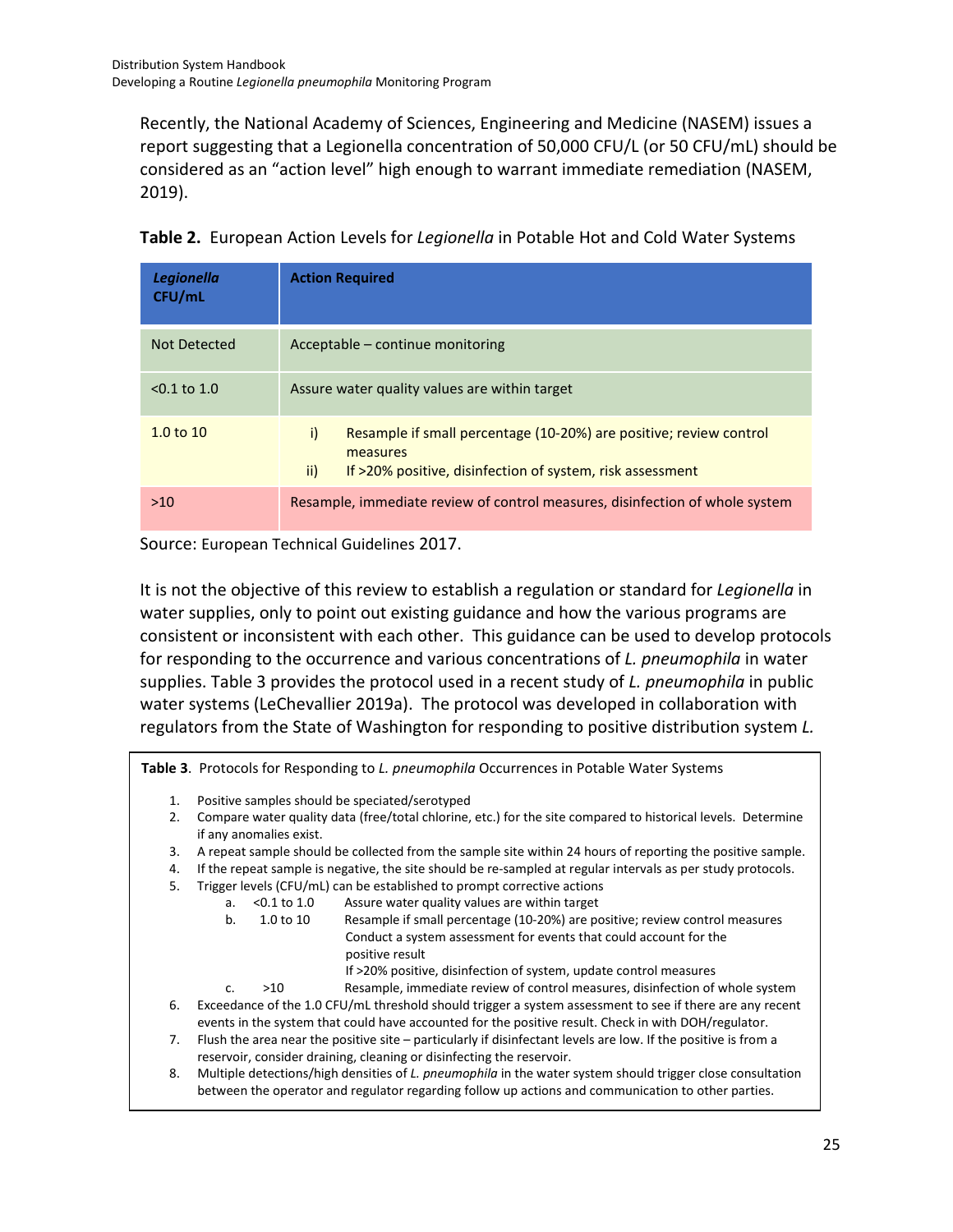*pneumophila* samples. The framework includes a "system assessment" if *L. pneumophila* levels exceed 1.0 CFU/mL (Table 3). The revised Total Coliform Rule (RTCR; USEPA 2013) requires a Level 1 assessment to be conducted by the public water system owner that assesses any mechanism that could provide a pathway for microbial contamination or any sanitary defect that indicated a failure of a protective barrier to prevent microbial contamination. In the context of *Legionella* contamination, such a similar assessment could include failures in treatment or disinfection, main breaks, failures in storage tanks or reservoirs, cross connections, backflow, etc. Similar to the RTCR, any deficiencies identified would be expected to be corrected, which could include flushing parts of the network with low disinfectant residuals, cleaning storage tanks, or boosting disinfectant levels within the distribution system."

The Team should consider adapting its existing system review processes and assessment forms so that they can be used to evaluate a potential *Legionella pneumophila* contamination and determine appropriate corrective actions.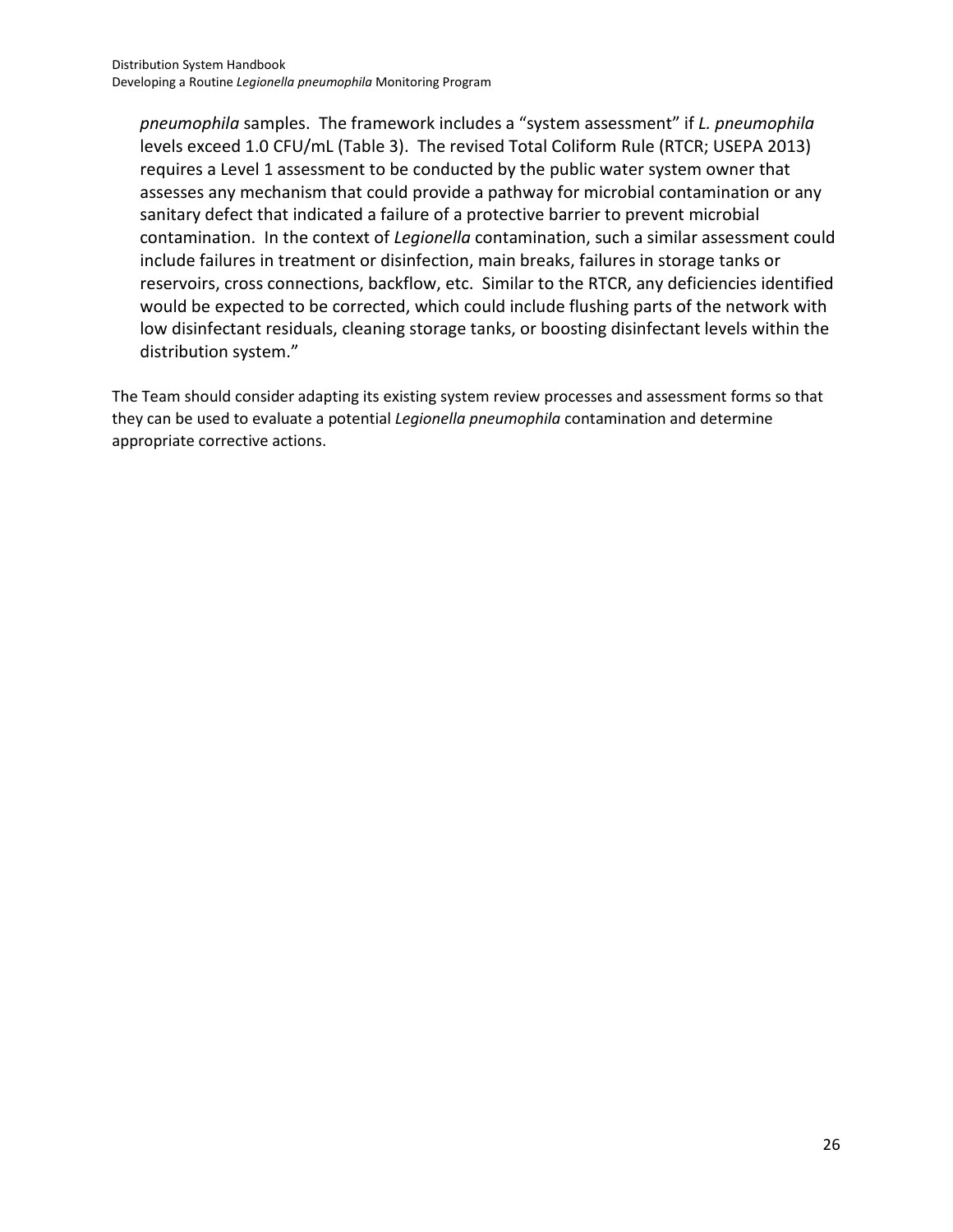### **WORKSHEET**

## **Develop your response protocol**

| L. pneumophila | Action    | System Response | Internal      | External      |
|----------------|-----------|-----------------|---------------|---------------|
| Trigger level  | Level     |                 | Communication | Communication |
| (MPN/ml)       |           |                 | Needed? (Y/N) | Needed? (Y/N) |
|                | No action |                 |               |               |
|                |           |                 |               |               |
|                |           |                 |               |               |
|                |           |                 |               |               |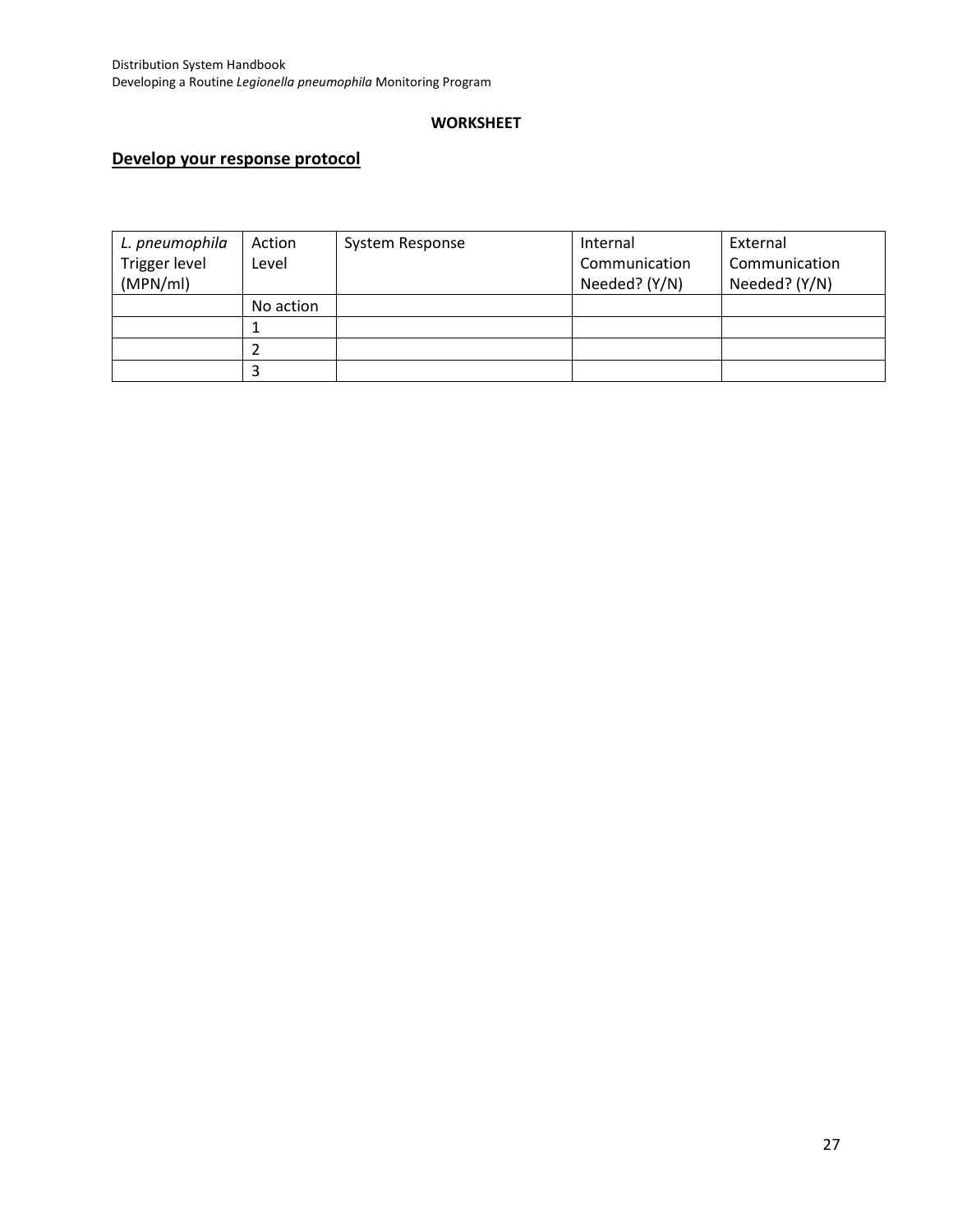Develop a communications plan for reporting *L. pneumophila* results.

The utility's stated goal should be to achieve zero *L. pneumophila* in the distribution system. To do this the system should emphasize maintaining an effective disinfectant residual throughout the system, proper maintenance, and infrastructure renewal. Despite these efforts, research (LeChevallier 2019b) has shown that low concentrations of *L. pneumophila* can occasionally be detected even in properly operated systems. Table 3 includes suggested guidance on sharing *L. pneumophila* results:

**<0.1 to MPN^ 1.0/mL.** *L. pneumophila* at these levels may be transitory and repeat samples are often negative. Infrequent detection of *L. pneumophila* at these levels may not be of great concern if the other routine water quality data and system operations are normal.

**>20% occurrence**. Determination of the frequency of occurrence depends on the number of samples collected per monitoring event. Assuming that 10 samples are collected, then if more than two are positive during any particular sampling event, this would be an opportunity to notify the environmental/public health regulator and conduct a system evaluation. If any deficiencies are detected, they should be corrected.

**1.0 MPN to 10/mL**. *L. pneumophila* levels in this range indicate that conditions may be favorable for growth of the organism in the system. Actions should be taken to correct any low disinfectant residuals, water stagnation, or other conditions can could lead to the proliferation of the bacteria in the system. This would be an opportunity to notify the environmental/public health regulator and conduct a system evaluation. If any deficiencies are detected, they should be corrected.

**>10 MPN /mL.** *L. pneumophila* levels in this range indicate that conditions are favorable for growth of the organism and that immediate actions should be taken to reduce the bacterial levels. Disinfectant residuals should be increased, and positive areas of the system should be flushed until the elevated disinfectant residuals are achieved. After consultation with the environmental/public health regulators, consider issuing public notification to boil tap water. As a precaution, advise the elderly and immunocompromised to avoid showers and situations where water is aerosolized. The notification can be lifted, upon concurrence with the regulators once elevated disinfectant residuals are stable and *L. pneumophila* occurrence is eliminated. Given that it takes 7 days to culture *L. pneumophila*, prepare for an extended communications event.

------------------------

<sup>^</sup> MPN stands for Most Probable Number, which is a statistical estimate of the microbial concentration in water. It can be thought of as being equivalent to colony forming units (CFU). See:<https://www.idexx.com/en/water/resources/mpn-generator/>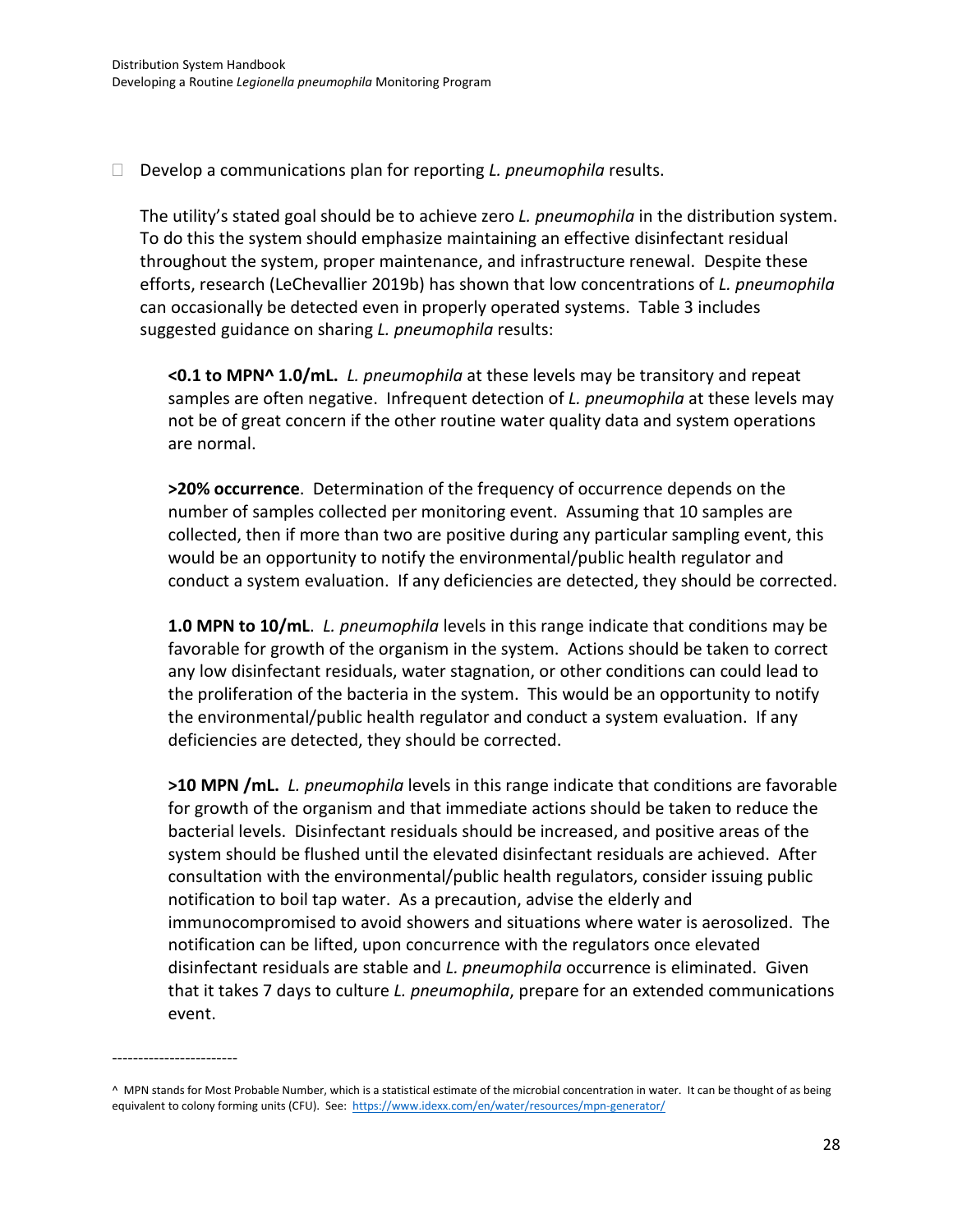In a case study outlined by LeChevallier (2019b), a utility that had three positive *L. pneumophila* samples that ranged between 1 and 5 MPN/mL implemented a flushing program to bring chlorinated water into an area where stagnation had eliminated the free chlorine residual. After applying corrective actions to the system, the utility visited each customer in the affected area (there were only about 70 households) to explain what had happened and steps the utility was taking to correct the situation. In all, the customers seemed to appreciate the outreach, and no questions or complaints were raised. The health department was informed of the monitoring results and the utility's response, and it approved of the actions. The study made the utility better focus capital resources on improvements that will maintain disinfectant residuals throughout the distribution system (LeChevallier, 2019b).

Consider posting updates on the *L. pneumophila* monitoring program on the utility's web page, even if all the results are negative. Posting the action levels discussed above will allow stakeholders to know when alerts will be issued. Consider including a statement on *Legionella* in the annual (or bi-annual) Consumer Confidence Report. The Water Research Foundation report (#4664) included some samples that can be used. Interested stakeholders can be directed to the utility web page for more details.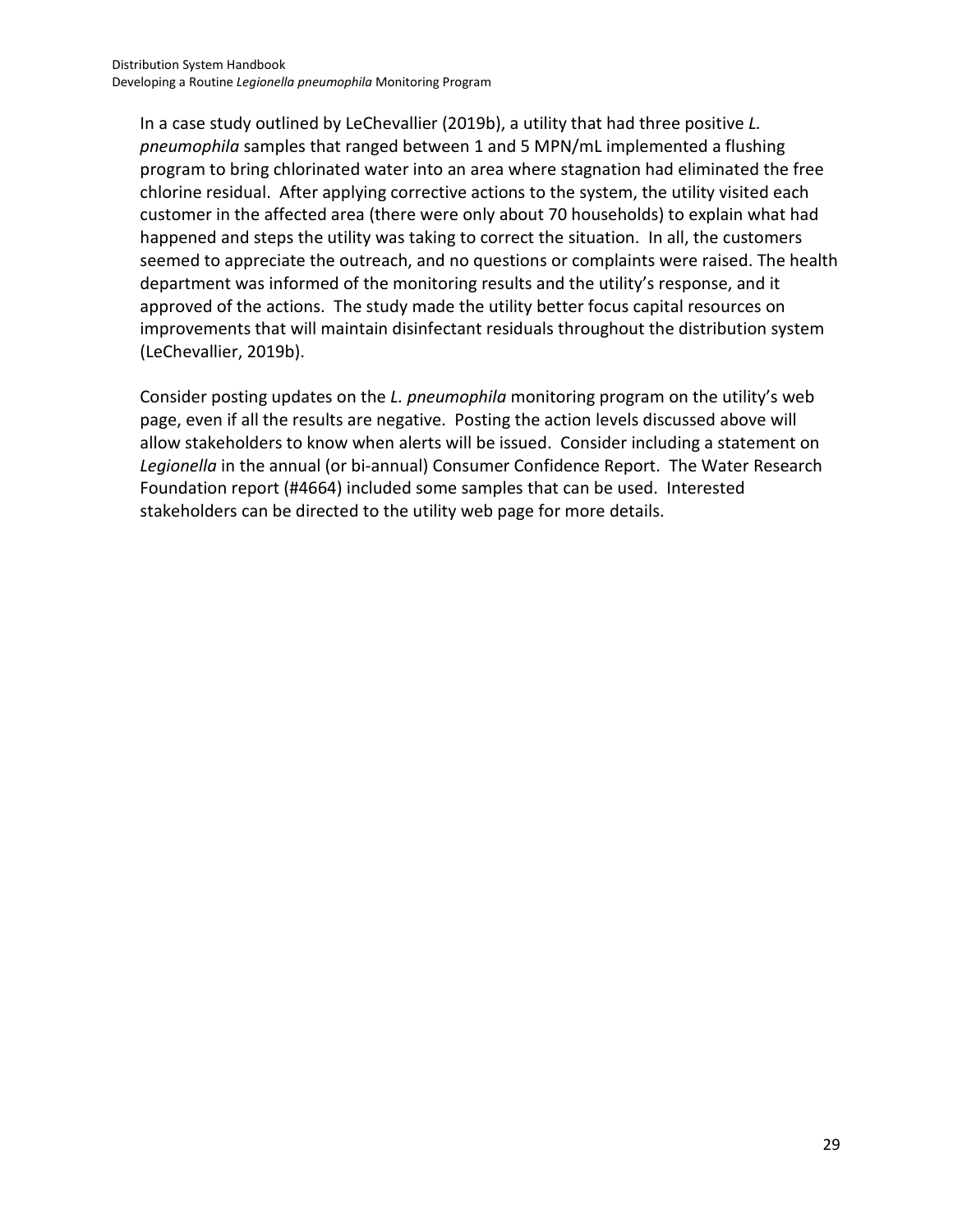## **WORKSHEET**

## **Decide on communication plan**

| L.<br>pneumophila | Action<br>Level         | Stakeholders to include | Communication<br>platforms | Template | Speed |
|-------------------|-------------------------|-------------------------|----------------------------|----------|-------|
| level             |                         |                         |                            |          |       |
| (MPN/ml)          |                         |                         |                            |          |       |
|                   | $\mathbf{1}$            |                         |                            |          |       |
|                   |                         |                         |                            |          |       |
|                   |                         |                         |                            |          |       |
|                   |                         |                         |                            |          |       |
|                   |                         |                         |                            |          |       |
|                   | $\overline{2}$          |                         |                            |          |       |
|                   |                         |                         |                            |          |       |
|                   |                         |                         |                            |          |       |
|                   |                         |                         |                            |          |       |
|                   |                         |                         |                            |          |       |
|                   |                         |                         |                            |          |       |
|                   | $\overline{\mathbf{3}}$ |                         |                            |          |       |
|                   |                         |                         |                            |          |       |
|                   |                         |                         |                            |          |       |
|                   |                         |                         |                            |          |       |
|                   |                         |                         |                            |          |       |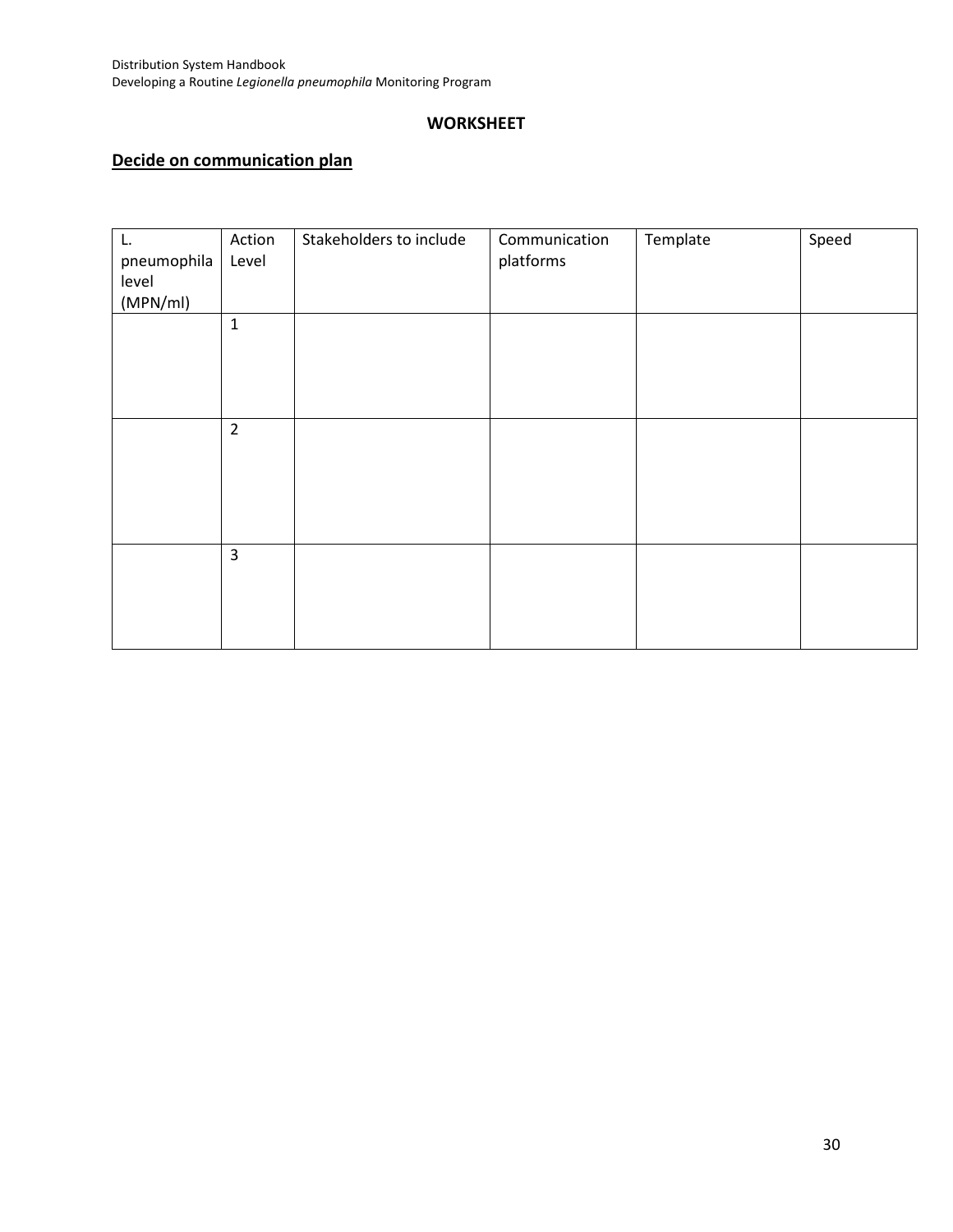### **SECURE SUPPORT FOR TESTING AND REPORTING PLAN**

### **Background and Checklist**

 $\Box$  Review action limits and responses with the environmental/public health regulator.

After the details of the sampling, methods, QA/QC, and communications plans are developed it is important to review and discuss these plans with the regulators. In some states the Public Health Department has responsibility for regulating water systems, however; in many states environmental regulations and public health responsibilities reside in different agencies. It is recommended to engage both departments, either in a single meeting or separately. It is important that this meeting not be the first time these agencies are hearing about the utility's plan to monitor for *L. pneumophila*, as the utility should have already laid the groundwork with some type of pre-communication (either by letter, phone, or in-person meeting) about the utility's intent and goals for monitoring *L. pneumophila*. Anticipate the need to educate these agencies by providing background information – such as prior publications of utility *L. pneumophila* monitoring programs (see LeChevallier 2019 a, b, and LeChevallier 2020).

Many public health and environmental agencies will be supportive of the utility's desire to monitor for *L. pneumophila* but may have concerns about the implementation of the program and the specific actions that would be taken in response to detection of the organism in water supplies. Start with the shared objectives of all the stakeholders to better protect public health and better serve the public. Outline the monitoring program, the QA/QC plans, and how the results will be shared and communicated. The purpose of the meeting is to open a dialog and solicit input into the plans. Constructive ideas are welcomed, but if any objections can't be resolved, additional planning and development may be necessary. If objections are raised, try to ask the stakeholders what would be needed to resolve these objections. It is important to have the support of the public health/environmental regulators and accommodate their relevant input.

Agree on what on-going communication will happen during the *L. pneumophila* monitoring program. This could be periodic updates to the regulator or could be limited to an agreement to supply information when certain action levels are reached. Try to enlist the regulator's support in any subsequent discussion with other stakeholders (e.g., political, community groups, media, etc.).

 $\Box$  Review plans with key internal stakeholders

Employees are the ambassadors of the water utility in the community. As such, they should be aware of the objectives of the monitoring program and have background information on *Legionella* in water. In a prior case study (LeChevallier, 2019b), the only questions about the *Legionella* results came from employees who wanted to be able to explain the program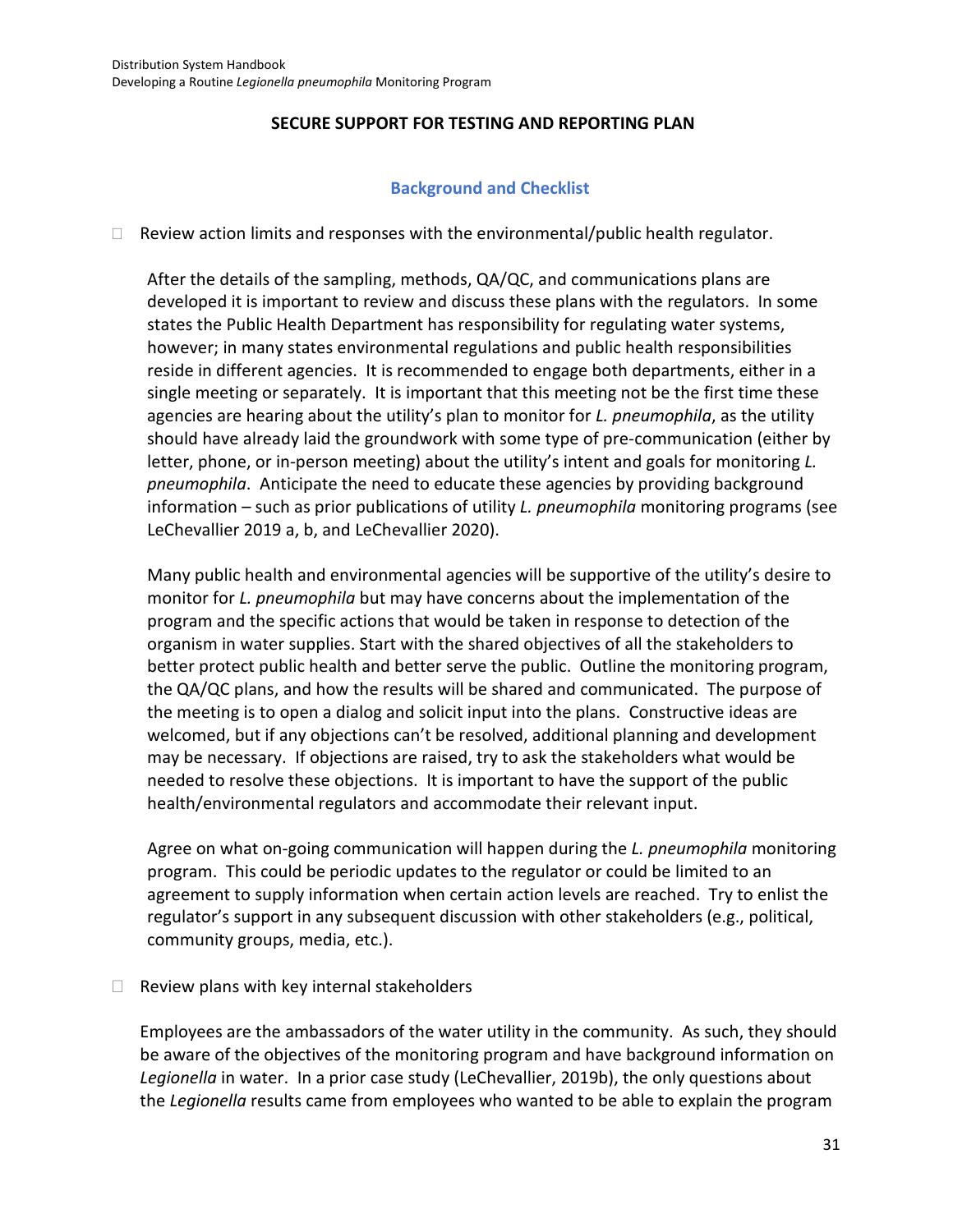to neighbors and friends. Therefore, periodic program updates should be made to employees through normal organizational communications channels.

Additional training and talking points should be prepared for customer service agents so that they address routine customer inquiries. If the utility has a program for outreach to large commercial, industrial and institutional customers (CII), this customer training could include information on water management plans that these customers could implement to also manage *Legionella* issues in building water systems. Research has shown (Masters *et al*., 2018) that outreach by the utility can prompt CII customers to consider implementing water management plans, thus creating a strong partnership between the utility and the customer.

 $\Box$  Engage other Stakeholders on the monitoring and communications plans.

After securing the support of the public health/environment regulators, subsequent discussions can be held with other important stakeholder groups. These discussions can be approached as a "inform and advise" format – where the purpose is primarily to inform the stakeholders of the program. This communication can start with just general information on *Legionella* in water and the importance of implementing water management plans. Still, it is important to be open to hear and respond to any concerns expressed by the stakeholders – after all that this overall reason for the interaction.

Consider the sequence of engagement; with political, business, and customer advocates contacted before discussions with the media. It makes a powerful statement to the media that the utility, regulators, politicians, business, and advocates are aligned on a voluntary, proactive program to better protect public health. Moreover, the program also sends a positive message to building owners to address *Legionella* issues in their premises.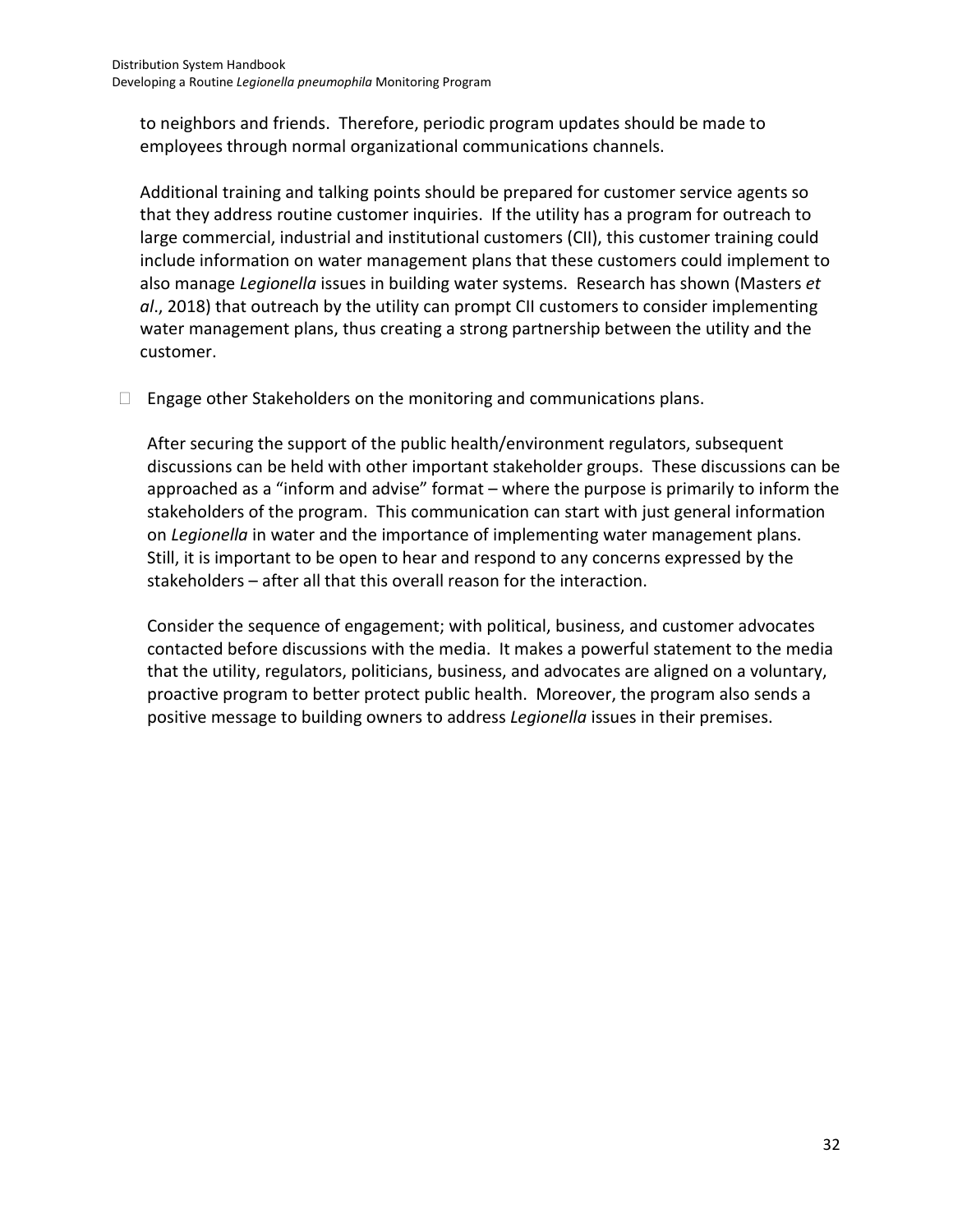## **CONDUCT PILOT ROUND OF TESTING AND REVIEW RESULTS**

### **Checklist**

### $\Box$  Conduct pilot round

After all the preparations, it's time to implement the *L. pneumophila* monitoring program.

- $\Box$  Order all necessary supplies and check the expiration dates on any existing materials to ensure that all are ready to be used.
- $\Box$  Consider performing a "dry run" of sampling and analytical methods on a few sites to make sure that samplers and analysts are familiar with the protocols.
- $\Box$  Ensure that all the sampling sites are accessible, and the sampling faucets are appropriate for bacteriological sampling (e.g., dual handle, removable aerators, short neck, etc.). This may be particularly important for sites that are not part of a routine TCR sampling program. In all cases, it is recommended to select sampling faucets that are not too far removed from the water main, although this may be difficult in large buildings like hospitals. The reason for this recommendation is to minimize the impact of building plumbing biofilms on the sampling results.
- $\Box$  If dedicated sampling stations are available, it might be advisable to select these locations to minimize the impact of building plumbing biofilms on the sampling results. If a mix of sampling sites are used, it is advisable to note these distinctions (e.g., dedicated, building) in the database.
- $\Box$  Note any construction or distributions system activities nearby to the sampling sites as disturbances from these activities could dislodge biofilms and influence the *L. pneumophila* results.
- □ Analyze results

Prepare your data sheets in a manner that will aid in the final analysis of the data. Collect all the data from a single sampling sites in one row in the datasheet. Avoid using "less than" or "greater than" symbols in the data. Record non-detect results as "0" (zero) and "greater than" results as the highest value.

- o An example Excel spreadsheet is available in Appendix D
- o An examination of *L. pneumophila* results with respect to temperature and disinfectant residual will be some of the most informative analyses. Scatter plots and summary data can be used to examine any relationships within the data. Some examples from LeChevallier, M.W. (2019b) are shown below: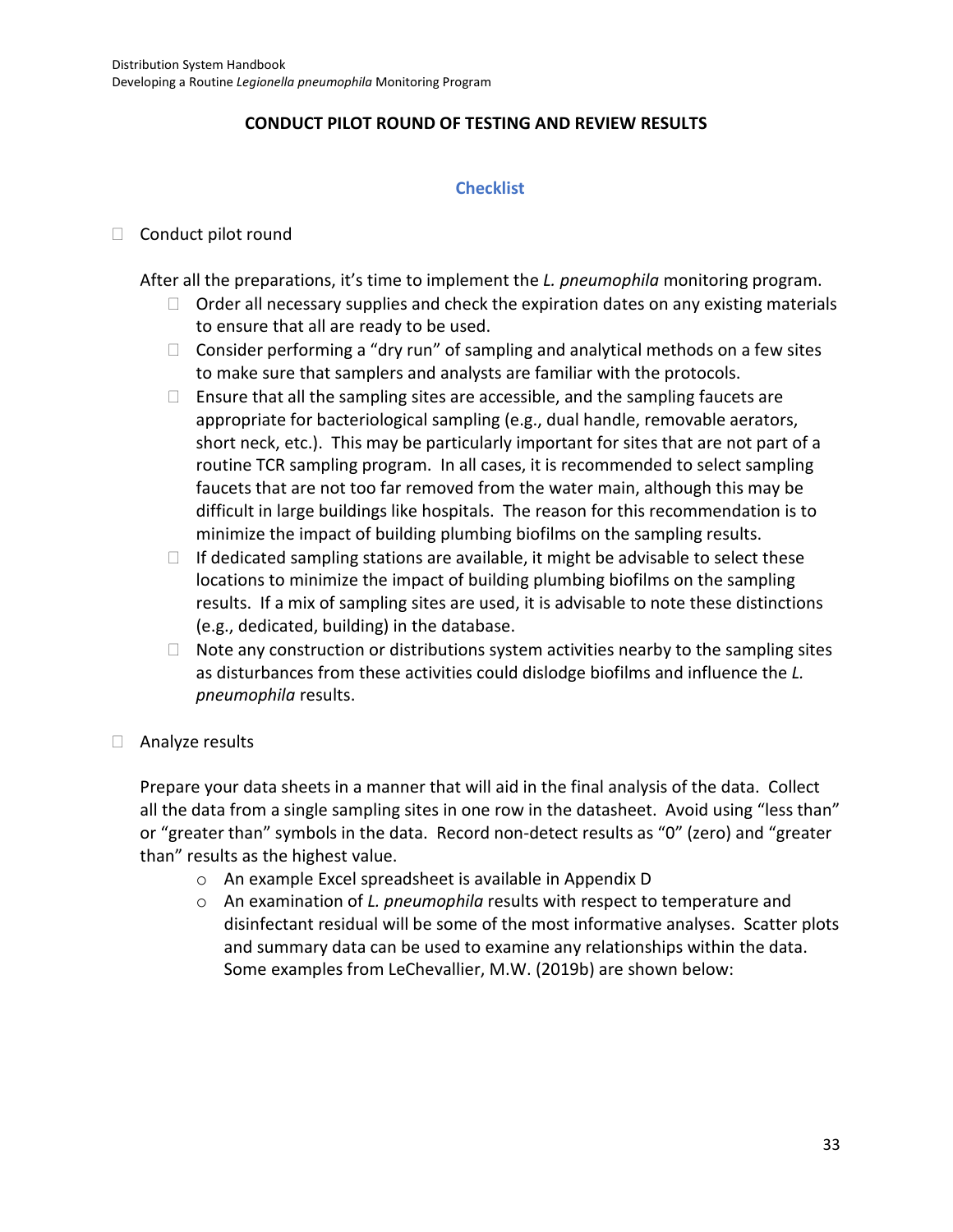Distribution System Handbook Developing a Routine *Legionella pneumophila* Monitoring Program



#### $\Box$  Communicate findings

Follow the guidelines established for reporting *L. pneumophila* developed in the communications plan and agreed to with the regulators.

- o Consider giving presentations on what you're learning at local, regional, and national water industry conferences and symposia. Sharing the experiences in setting up and implementing the monitoring program will help other water utilities navigate the same path. It will demonstrate industry leadership for your utility.
- o Considering publishing a report in an industry journal like *JAWWA* or *AWWA Water Science*. Having peer reviewed publications influences EPA and other regulators when considering any future regulation for *L. pneumophila* in water.
- $\Box$  Make needed adjustments to control measures and/or plan

It is important in any project to perform a "after study analysis" to consider the items that went well, those that did not work, and items that could have been performed better. Areas of review can include planning, communications, sampling, analysis, documentation, and continuous improvement. Operational changes such as minimum disinfectant residuals, tank turnover, flushing, corrosion control, etc. should be included to "embed" the learning into the daily activities of the utility.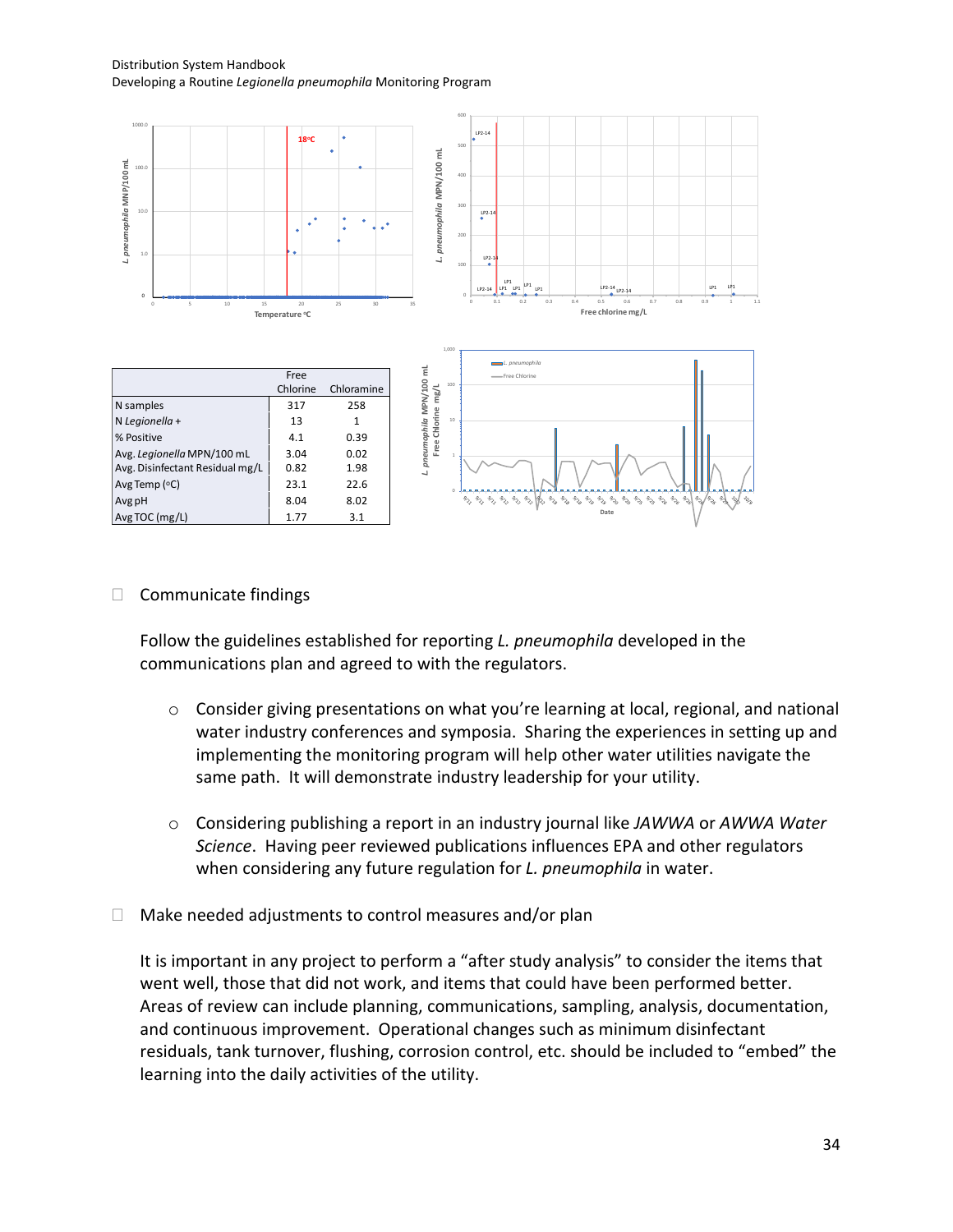## **DOCUMENT PROCESS FOR UPDATING THE** *L. PNEUMOPHILA* **MONITORING PROGRAM**

### **Checklist**

- $\Box$  Update distribution system information
	- $\Box$  Update the distribution maps/database based on new information learned in the *L. pneumophila* monitoring program. Any changes in the sampling locations (faucet type, plumbing materials, etc.) can be noted.
	- $\Box$  Update databases on areas of low disinfectant residual or prolonged stagnation. These areas might be scheduled for periodic flushing and/or improved corrosion control.
- $\Box$  Update information on customer locations with potentially vulnerable populations
	- $\Box$  If not already noted, update the monitoring plans with information on potentially vulnerable populations, including hospitals, nursing homes senior centers, and other critical locations.
	- $\Box$  Update records of key stakeholders and contact information in case these groups need to be contacted for any reason.
- $\Box$  Decide whether to incorporate testing results in the Consumer Confidence Report
	- $\circ$  If not already agreed upon in the communications plan, consider adding some information on *Legionella* risks in your periodic Consumer Confidence Report. By regularly communicating about *Legionella* in water systems, you prepare and educate customers about *Legionella* issues prior to any events that might occur in the distribution system.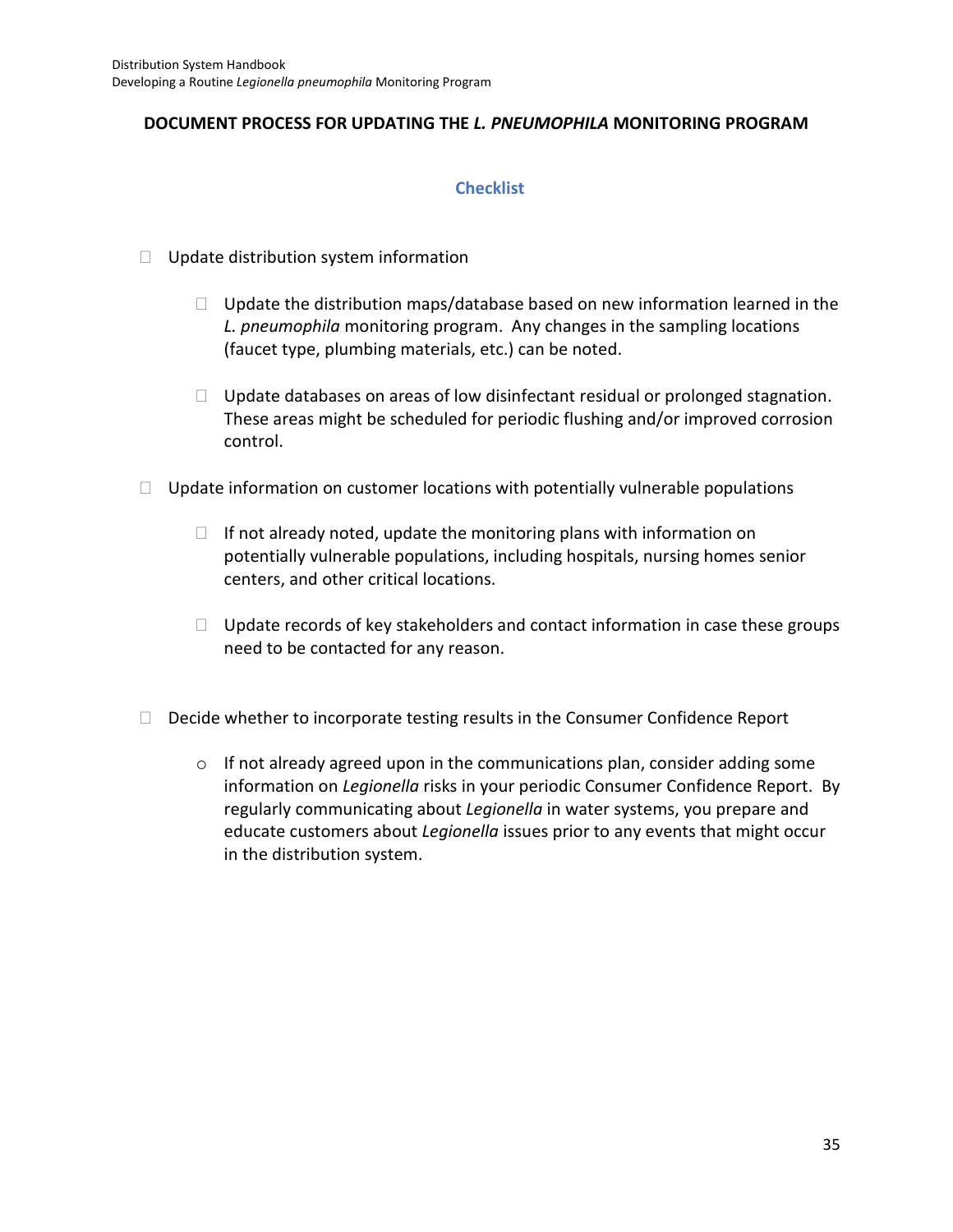#### **REFERENCES**

Camper, A.K. M.W. LeChevallier, S.C. Broadaway and G.A. McFeters. 1985. Evaluation of procedures to desorb bacteria from granular activated carbon. J. Microbiol. Methods. 3: 187 198.

LeChevallier MW. 2019a. Monitoring distribution systems for *Legionella pneumophila* using Legiolert. AWWA Wat Sci. 2019;e1122[. https://doi.org/10.1002/aws2.1122.](https://doi.org/10.1002/aws2.1122)

LeChevallier MW. 2019b. Occurrence of culturable *Legionella pneumophila* in drinking water distribution systems. AWWA Wat Sci. 2019;e113. <http://dx.doi.org/10.1002/aws2.1139>

LeChevallier, M.W. 2020. Managing *Legionella pneumophila* in Water Systems. JAWWA. 112(2): 11-23. <https://doi.org/10.1002/awwa.1444>

Lu J., I. Struewing, S. Yelton, N. Ashbolt. 2015. Molecular survey of occurrence and quantity of *Legionella spp*., *Mycobacterium spp*., *Pseudomonas aeruginosa* and amoeba hosts in municipal drinking water storage tank sediments. J Appl Microbiol. 119(1):278- 88. <https://doi.org/10.1111/jam.12831>

National Academies of Sciences, Engineering, and Medicine. 2019. Management of *Legionella* in Water Systems. Washington, DC: The National Academies Press. [https://doi.org/10.17226/25474.](https://doi.org/10.17226/25474)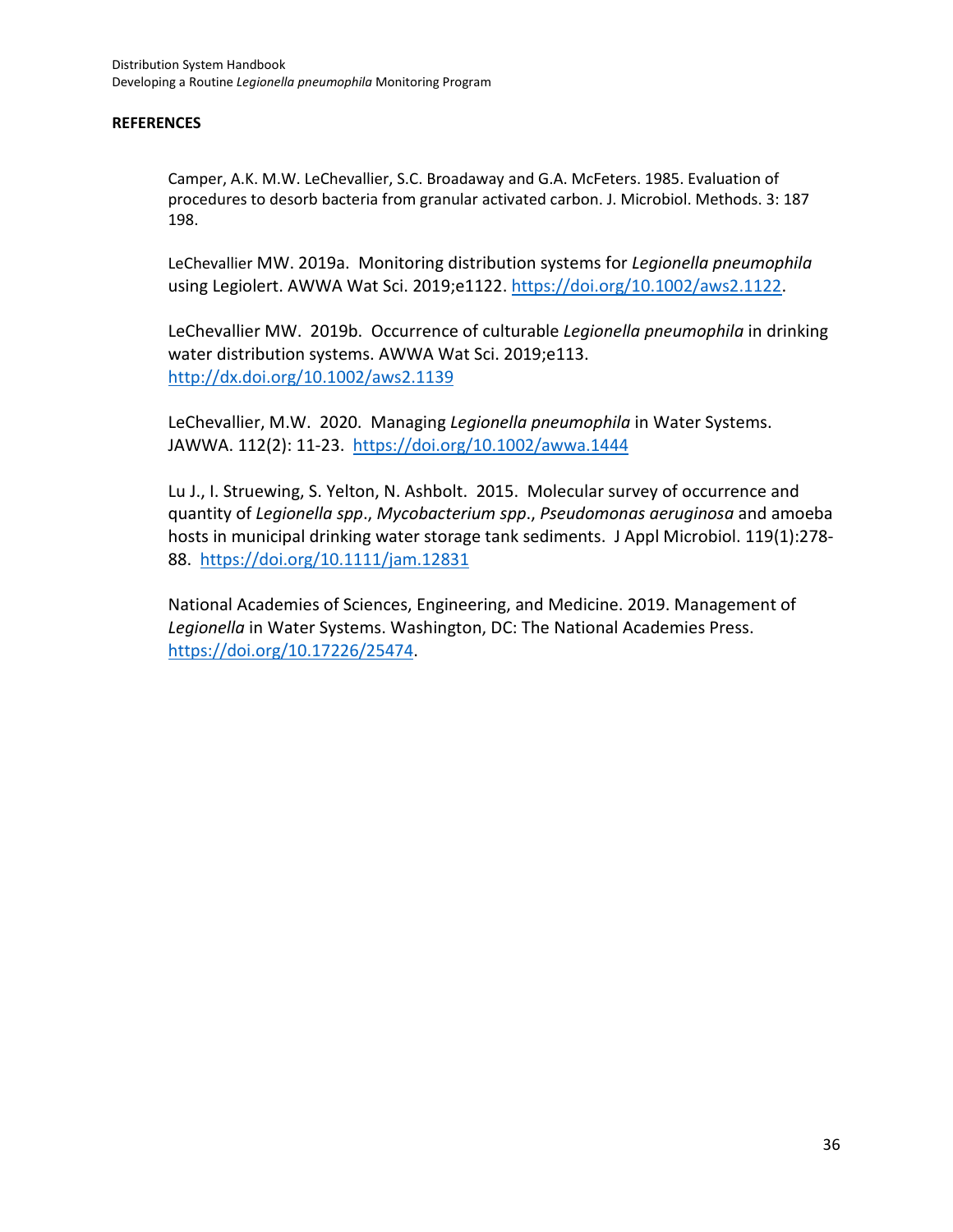#### **APPENDIX A. Sample letter for key external stakeholders**

February 7, 2020

State Drinking Water Administrator State Public Health Office

The purpose of this letter is to inform you that our utility will be implementing a routine *Legionella*  monitoring program using the Legiolert assay - a test specific for *Legionella pneumophila* [\(https://www.idexx.com/water/products/legiolert.html\)](https://www.idexx.com/water/products/legiolert.html). The simplicity of the test now enables water utilities to easily conduct monitoring of community water systems to ascertain the effectiveness of current treatment processes and disinfectant residual levels to control *Legionella pneumophila* in potable water.

If your agency wishes, we can notify you of any positive result and keep you informed of any corrective actions and subsequent results.

Our expectation is that most samples will be negative for *Legionella pneumophila*, but believe it is prudent to explore all possible scenarios and contingencies. Ultimately, this monitoring program will give us greater confidence in the adequacy of current treatment systems for *Legionella* control. The USEPA has not established acceptable levels of *Legionella* in water outside of the MCLG, so our system will be going through a process to determine appropriate thresholds and actions.

Please let us know how you would like to be informed. We plan to initiate this monitoring as soon as possible.

Sincerely,

\_\_\_\_\_\_\_\_\_\_\_\_\_\_\_\_\_\_\_\_\_\_\_\_\_\_\_

37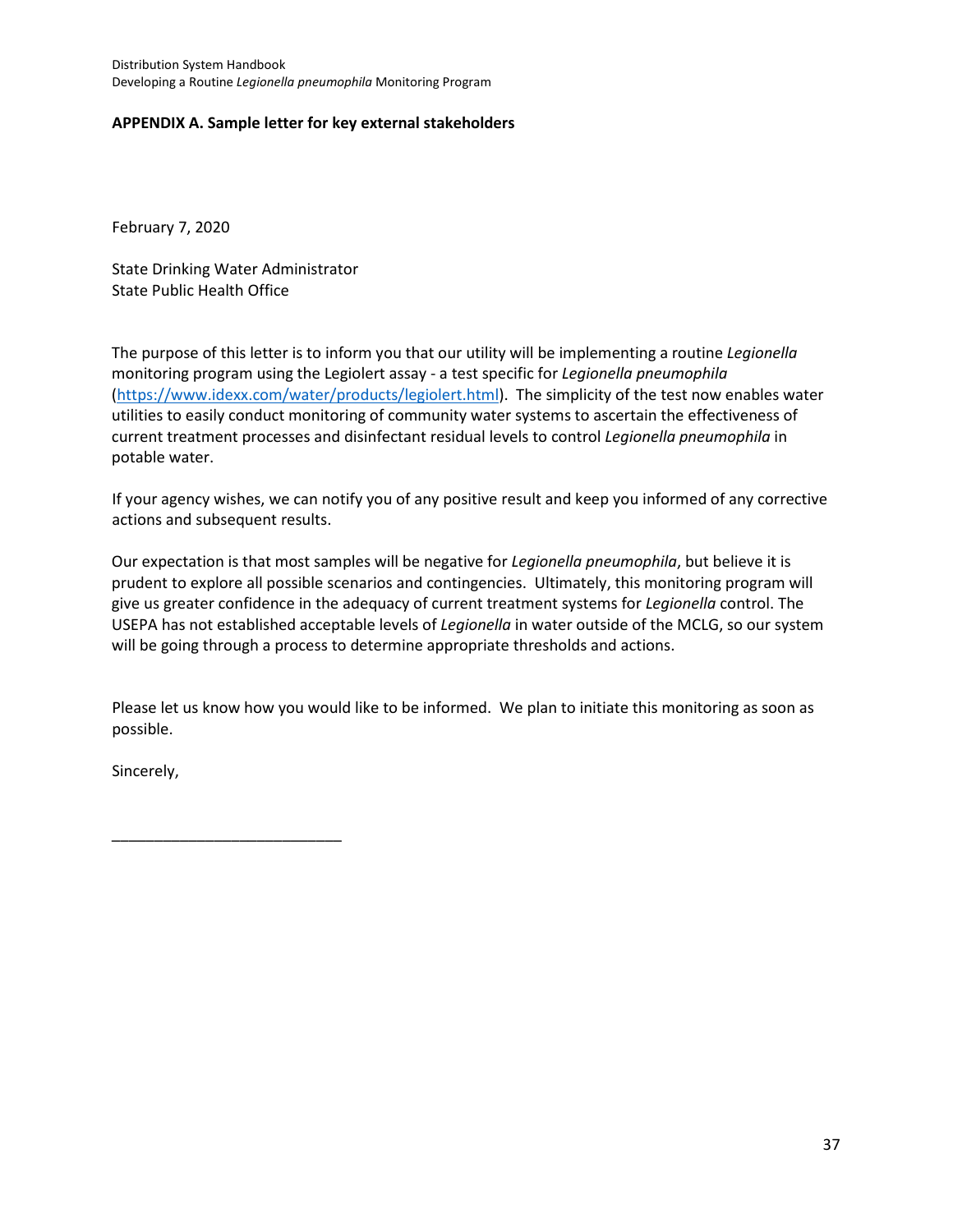### **APPENDIX B. Sample educational pieces for community**

### **Source: Customer Messaging on Opportunistic Pathogens in Plumbing Systems Report, The Water Research Foundation Project #4664**

### **Sample Social Media Posts**

The following are sample Facebook or Twitter messages that can be used anytime, and in particular (1) when *Legionella* is a part of your local news cycle due to an outbreak or a sickness reported within your service area or (2) when you are promoting water quality.

- Did you know that *Legionella* accounts for 66% of all drinking waterborne outbreaks? Learn more. [link to your web page]
- You have a role in maintaining the quality of water inside your home. Learn more. [link to your web page]
- The water we deliver to you is disinfected, but once inside your home, your plumbing has an impact on its quality. Learn more. [link to your web page]
- *Legionella* was in the news today, find out whether your home or business is at risk. [link to your web page]

### **Sample CCR Text**

### **Water Quality and Your Plumbing**

Safe water is our top priority and a responsibility we share with you. The water we deliver to your property meets all federal and state regulations and water quality standards, but water quality can change once the water leaves our network of pipes and enters your building or home's plumbing. Residents and facility managers have an important role to maintain the quality of water after it leaves our pipes. Guidance is available at [INSERT UTILITY WEBSITE].

## **Resources for Imagery for** *Legionella* **Communications**

Resources Online

- AWWA a collection of royalty-free industry images on CD is available for purchase at <http://www.awwa.org/store>
- Creative Commons Free images available a[t http://search.creativecommons.org/](http://search.creativecommons.org/)
- Center for Disease Control Free images, graphics, and videos specific to *Legionella*  [https://www.cdc.gov/](https://www.cdc.gov/Legionella/materials.html)*Legionella*/materials.html
- Free stock photos [http://www.pexels.com](http://www.pexels.com/)
- Free stock photos [http://www.pixabay.com](http://www.pixabay.com/)
- Free stock photos <https://unsplash.com/>

For additional examples and resources: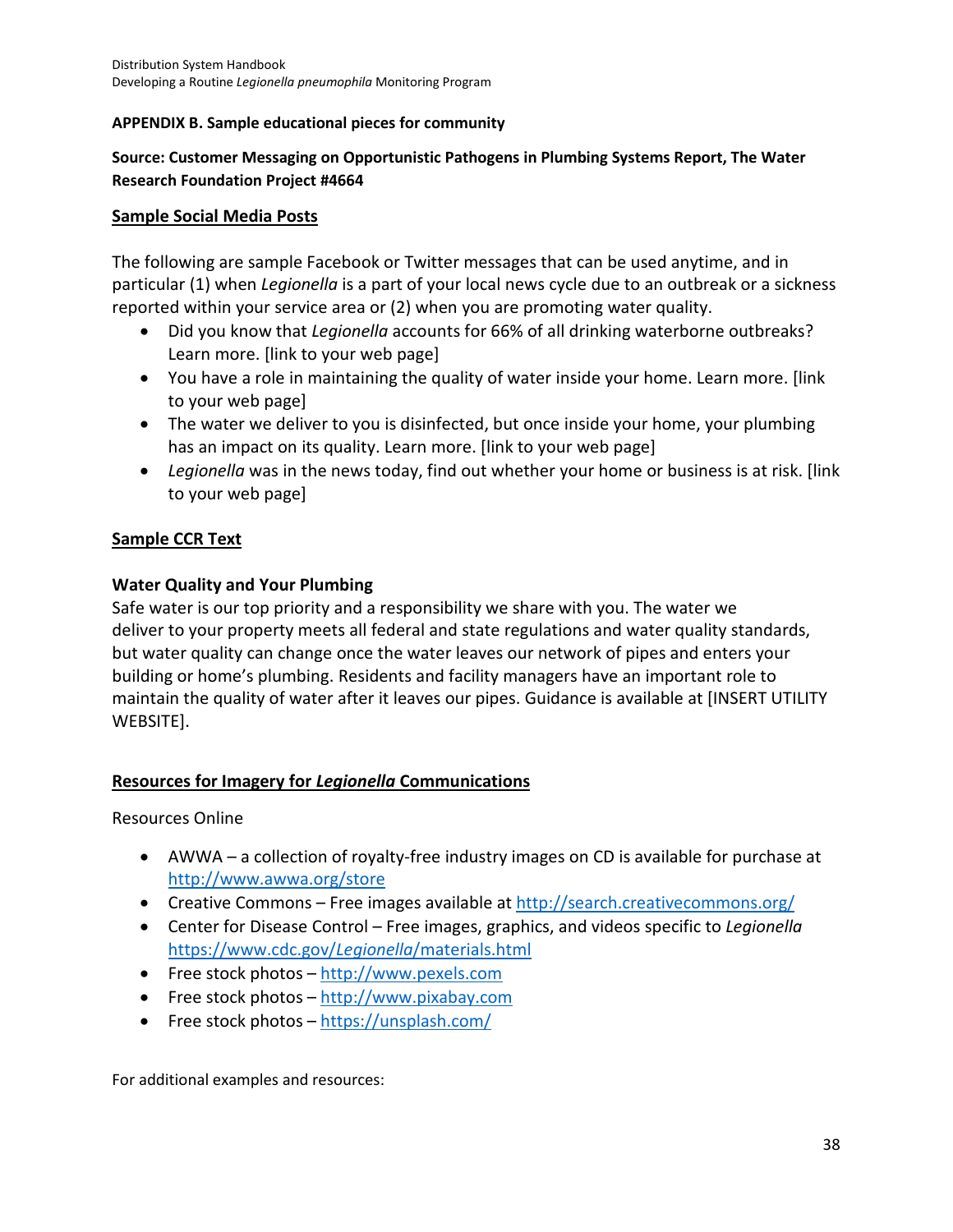#### **APPENDIX C. Legiolert Protocol Information**

.

The most up to date information on the Legiolert culture test is always available from the manufacturer, IDEXX Laboratories.

The protocols for analyzing potable and nonpotable samples for *Legionella pneumophila* are available [here.](https://www.idexx.com/files/legiolert-procedure-insert.pdf) Instructional videos and answers to frequently asked questions are available at [www.idexx.com/legiolert.](http://www.idexx.com/legiolert)

The on-line MPN Generator program for Legiolert is available at <https://www.idexx.com/en/water/resources/mpn-generator/>

For additional details on QC procedures, see th[e product insert](https://www.idexx.com/files/legiolert-procedure-insert.pdf) and the "Using Legiolert with Nonenvironmental Samples" document or contact [WaterTechnicalService@idexx.com.](mailto:WaterTechnicalService@idexx.com)